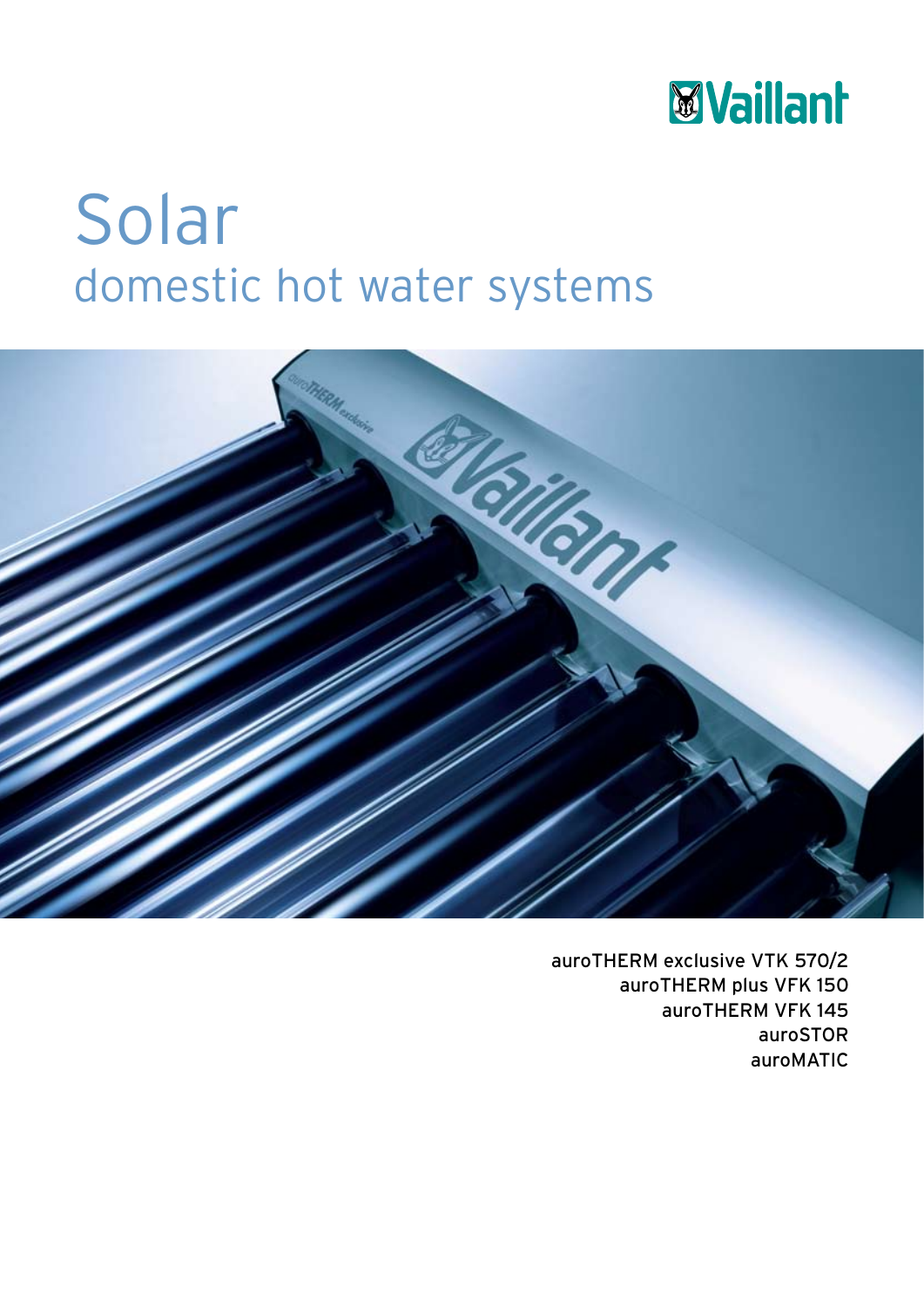# Soaking up the sun

### Solar heating for domestic hot water is the fastest growing renewable technology across Europe



#### **Vaillant - Intelligent System Solutions**

Vaillant has been setting the standards in the heating market for more than 130 years, creating products that have revolutionised the industry.

Today, as Europe's number 1 heating technology manufacturer, our heating systems cover renewable technologies, domestic gas boilers, hot water cylinders, controls and products for commercial applications. All systems provide the same enviable reputation for performance, efficiency, quality and reliability that has become synonymous with the Vaillant brand.

This brochure has been designed to provide all the information needed to select your next heating and hot water system. Should you need any additional information please contact us to see how we can help.

With global temperatures continuing to rise and as traditional energy resources decline, it's no wonder that domestic energy conservation remains a universally high priority. The development of innovative and effective renewable energy solutions is critical to future efficiency and environmental wellbeing. Solar heating for domestic

hot water is one such solution and is the fastest growing renewable technology across Europe. It is based on harnessing energy from the sun to indirectly heat water in a cylinder, and in the UK alone, sales of glazed solar collector units are forecast to double over the next four years. It is a market in which Vaillant continues to make significant investment to create category leading products that precisely meet the needs of specifiers, installers, home owners and, of course, the environment.

Vaillant's solar DHW system can provide around 50-60% of annual domestic hot water requirements and because it uses indirect solar radiation, not just direct sunlight, it works as efficiently in the UK as it does in other countries with similar climates. And, as you would expect from Vaillant, the solar control system has a built-in intelligence allowing it to automatically switch from solar to conventional power when needed. Vaillant's solar domestic hot water system ensures hot water comfort, helps reduce fuel bills, adds value to a property and is a positive benefit to the environment because it reduces carbon dioxide emissions.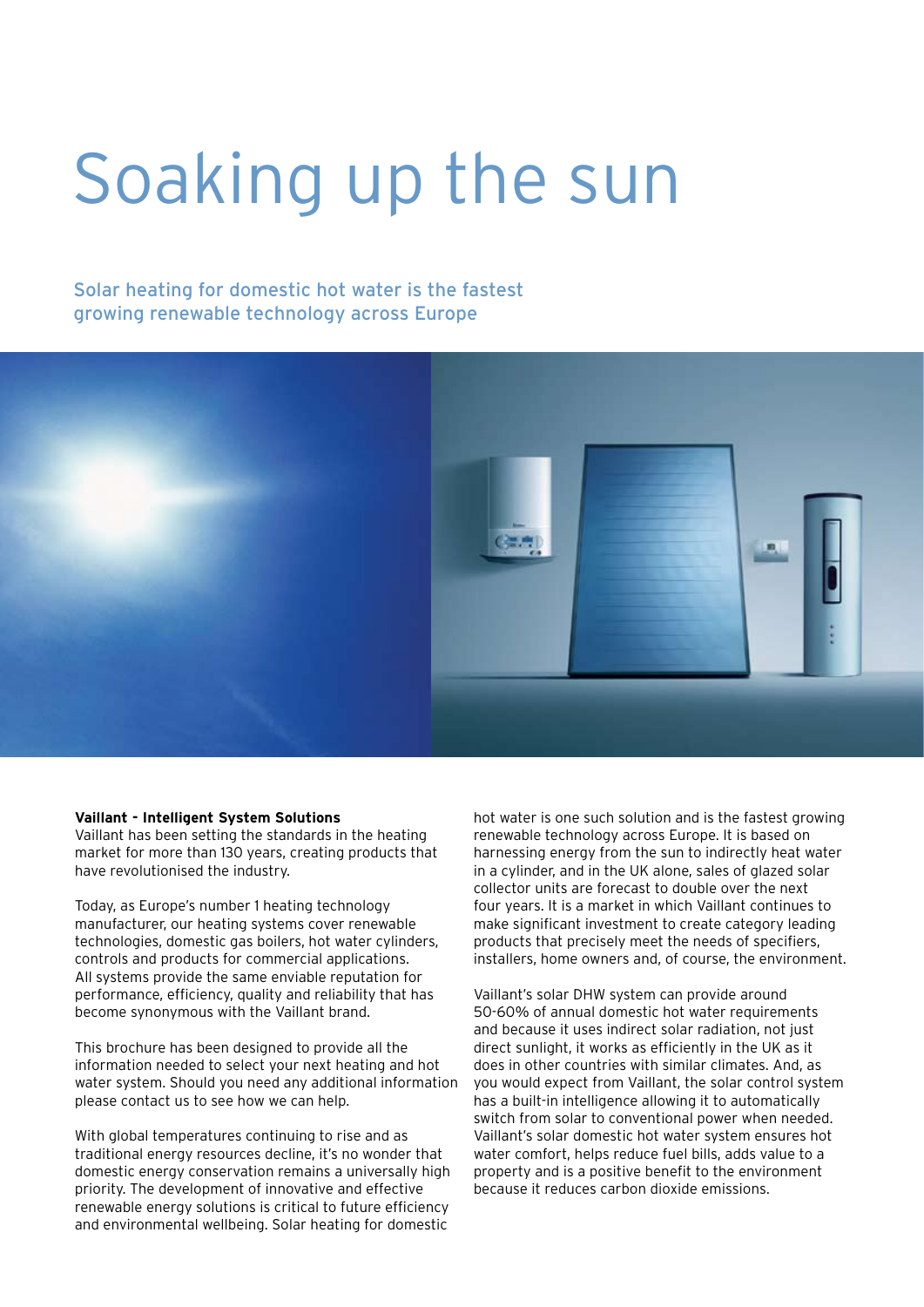### **All the benefits under the sun**

The principles of solar heating are straight forward but in practice, designing a system that efficiently captures the sun's energy and turns it into hot water, requires advanced technology.

### **Vaillant solar domestic hot water system**

Vaillant's range of highly efficient solar collectors have been designed to give maximum energy absorption and are easy to install in various applications. As the panels work on diffused solar radiation as well as direct sunlight, they will even generate small amounts of energy on partially cloudy days. Multiple panels can easily be fitted together as required for larger systems.

Vaillant's **auroTHERM exclusive** vacuum tube collector has an external reflector known as a Compound Parabolic Concentrator (CPC) and has the highest annual solar yield per square metre area of any of our collectors. This small and lightweight collector is delivered preassembled for easy installation. Brackets are available to suit most pitched roofs, and A-frames are available for flat roof installations. The robust tubes are made from borosilicate glass and have a glass to glass vacuum seal for longevity. The tubes are internally coated with a high selective aluminium nitrite absorber coating for maximum solar efficiency. They have an appealing design, and multiple collectors can be easily fitted in series as required.

The **auroTHERM plus** flat plate collector has a special anti-reflex coating on the glass to maximise solar transmission and is one of the highest performing flat plate collectors currently available on the UK market. It is an ideal alternative to the vacuum tube collector in areas where collector durability is paramount or where collector weight is less important. This collector can be fitted using a range of mounting brackets to a pitched roof, flat roof or can even be integrated into the roof of a property for improved aesthetics. It can also be installed in horizontal or vertical orientation.

Where price/performance ratio is considered more important than collector efficiency, the **auroTHERM** flat plate collector offers an excellent alternative. Using the same roof fixings as the auroTHERM plus collector, it has the same degree of installation flexibility.



### **Total Solar System Solution**

The sun's energy heats solar fluid in the solar collector which is then pumped by the solar pump unit to a coil designed to heat water in a dedicated stainless steel storage cylinder, auroSTOR. A second indirect coil in the cylinder is connected to a conventional heating source, such as a gas boiler, to provide additional heating when there is insufficient solar energy available. The boiler is also required to provide central heating. Managed by the solar control auroMATIC 560/2 the system is able to automatically switch between solar and the auxiliary heat source to ensure there is always hot water on demand.

So, by incorporating the most modern technology, Vaillant's unique Total Solar System Solution intelligently blends solar and conventional energy supplies to optimise domestic heating efficiency.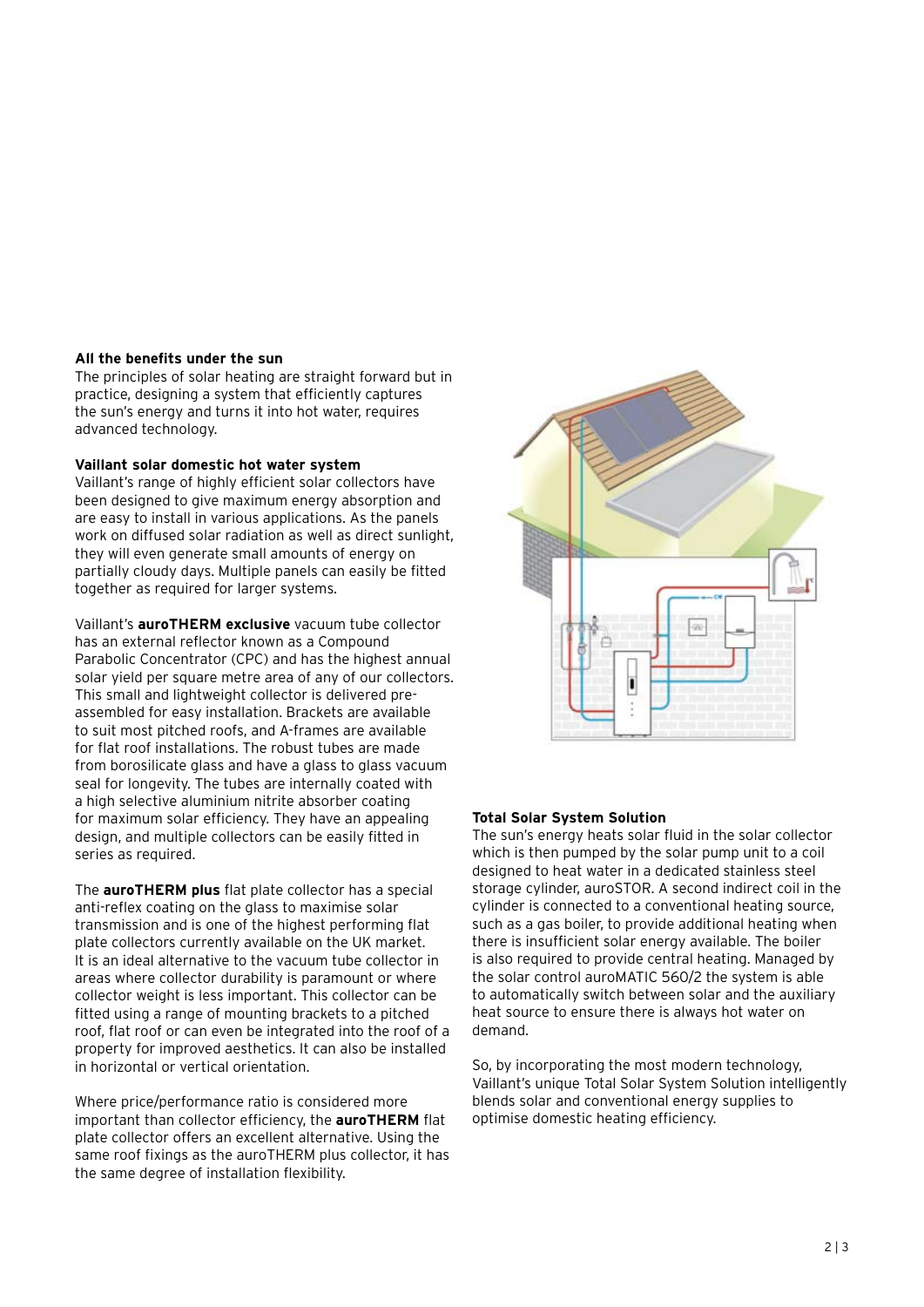

auroTHERM exclusive VTK 570/2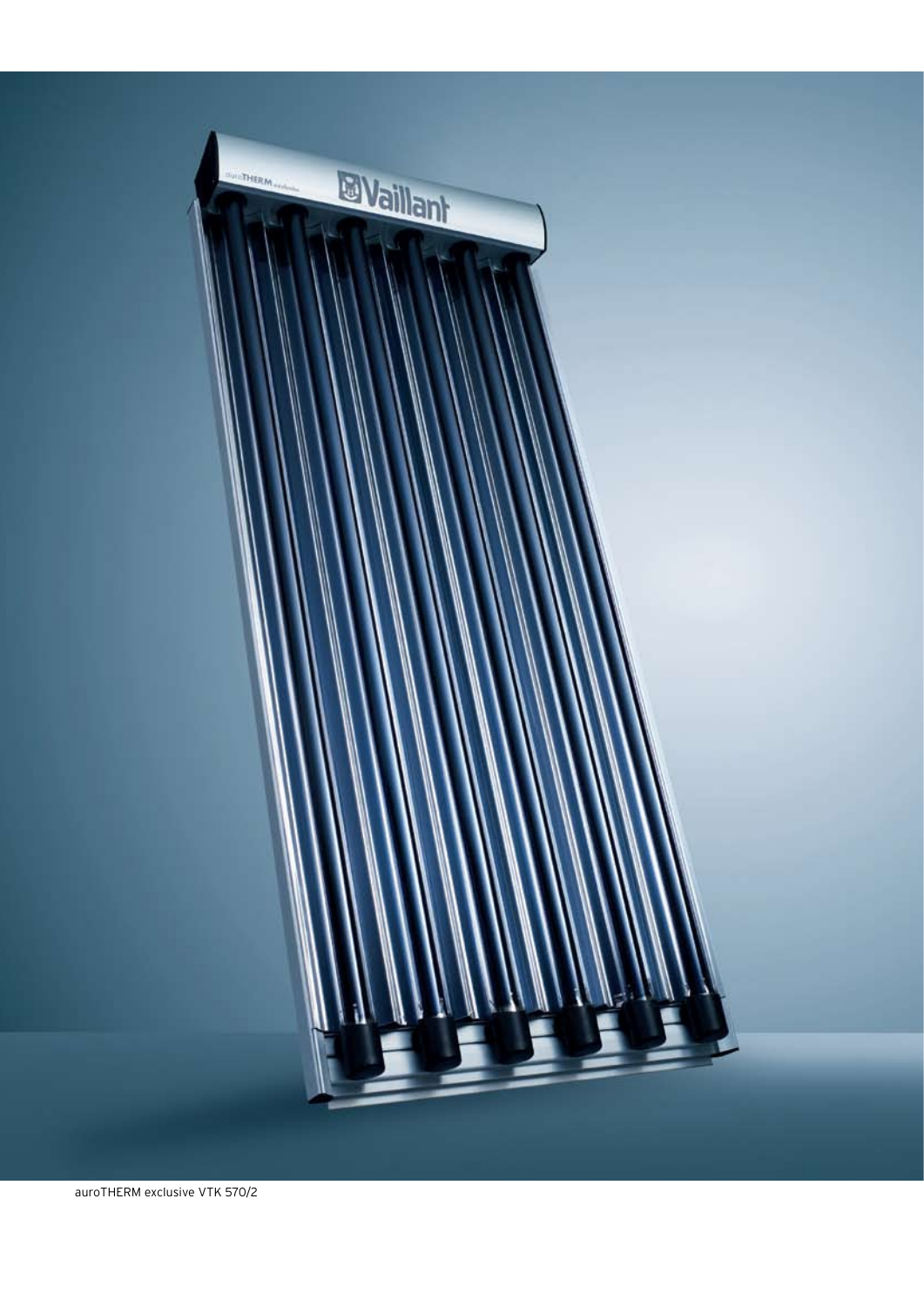### Vacuum tube solar collectors

The Vaillant solar domestic hot water system is a sealed pressurised solar system with unique features built-in to every component. It's the most advanced complete solar heating system available and is totally consistent with our commitment to providing maximum efficiency, high performance and total reliability.





Graph showing the typical hot water contribution from solar heating in the UK

### **auroTHERM exclusive VTK 570/2**

Vaillant's latest vacuum tube collector is manufactured using toughened glass and each tube is internally coated with a special high selective absorber coating. Each collector is delivered pre-assembled with 6 tubes per collector, and is compact and lightweight for ease of installation. The tubes have the benefit of a 10-year guarantee against loss of vacuum and if necessary, can be replaced without draining down the solar system. Collectors can be connected together and up to 12 collectors can be connected in series, using black ionodised roof brackets providing a neat andattractive installation.

The external Compound Parabolic Concentrator (CPC) ensures that solar radiation is efficiently directed toward each tube and has a ceramic coating to limit the build-up of dirt. Total siting flexibility is provided by an extensive range of roof brackets for concrete profiled or flat tiles, as well as low profile brackets for slates and A-frames for flat roof installations. The auroTHERM exclusive collectors are fully tested and approved to EN 12975.

The auroTHERM exclusive VTK 570/2 are Solar Keymark approved and therefore quality for grant funding where applicable.

Numbers; auroTHERM exclusive VTK570/2 011 - 7S306R

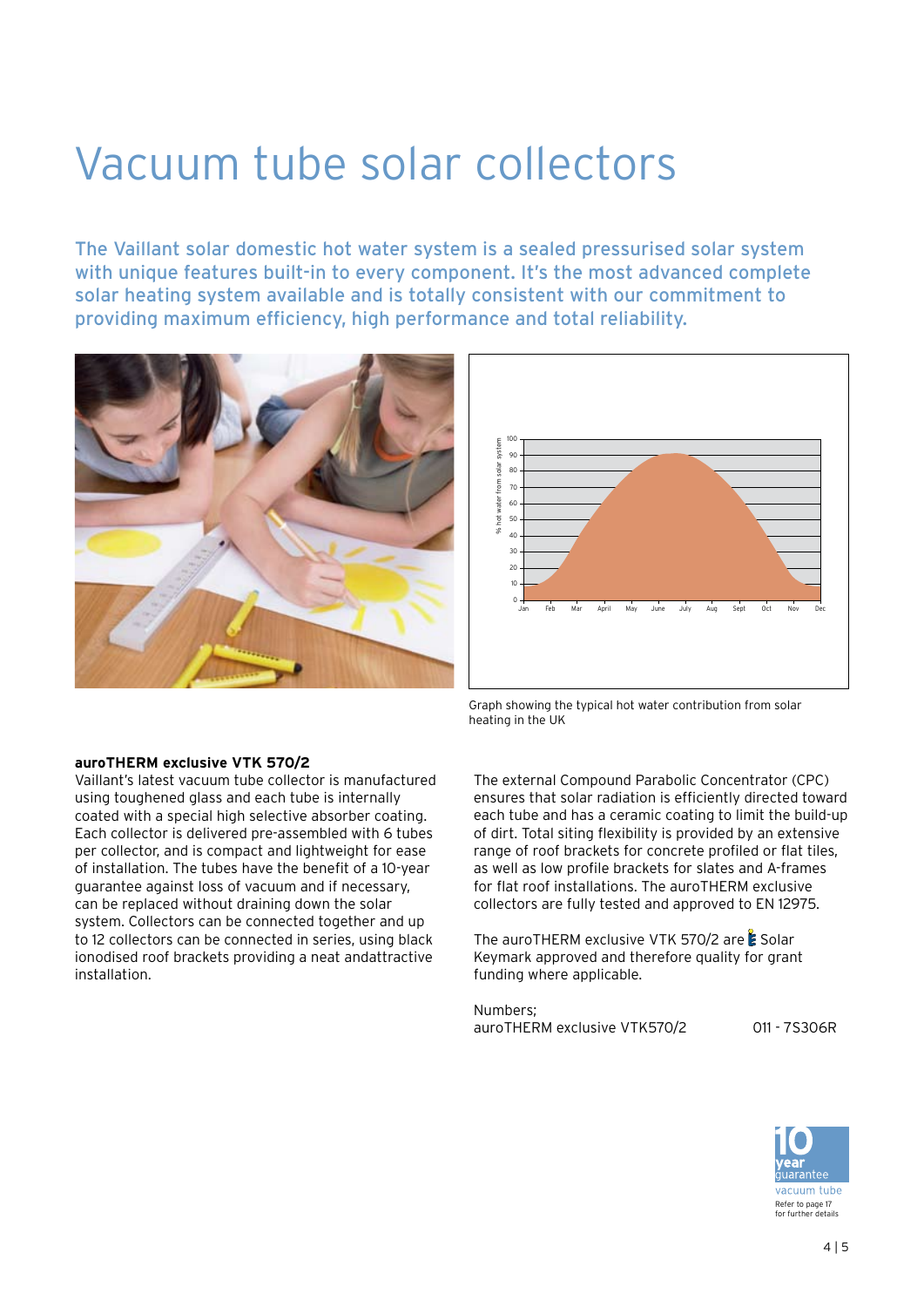

auroTHERM plus VFK 150 Vertical (V)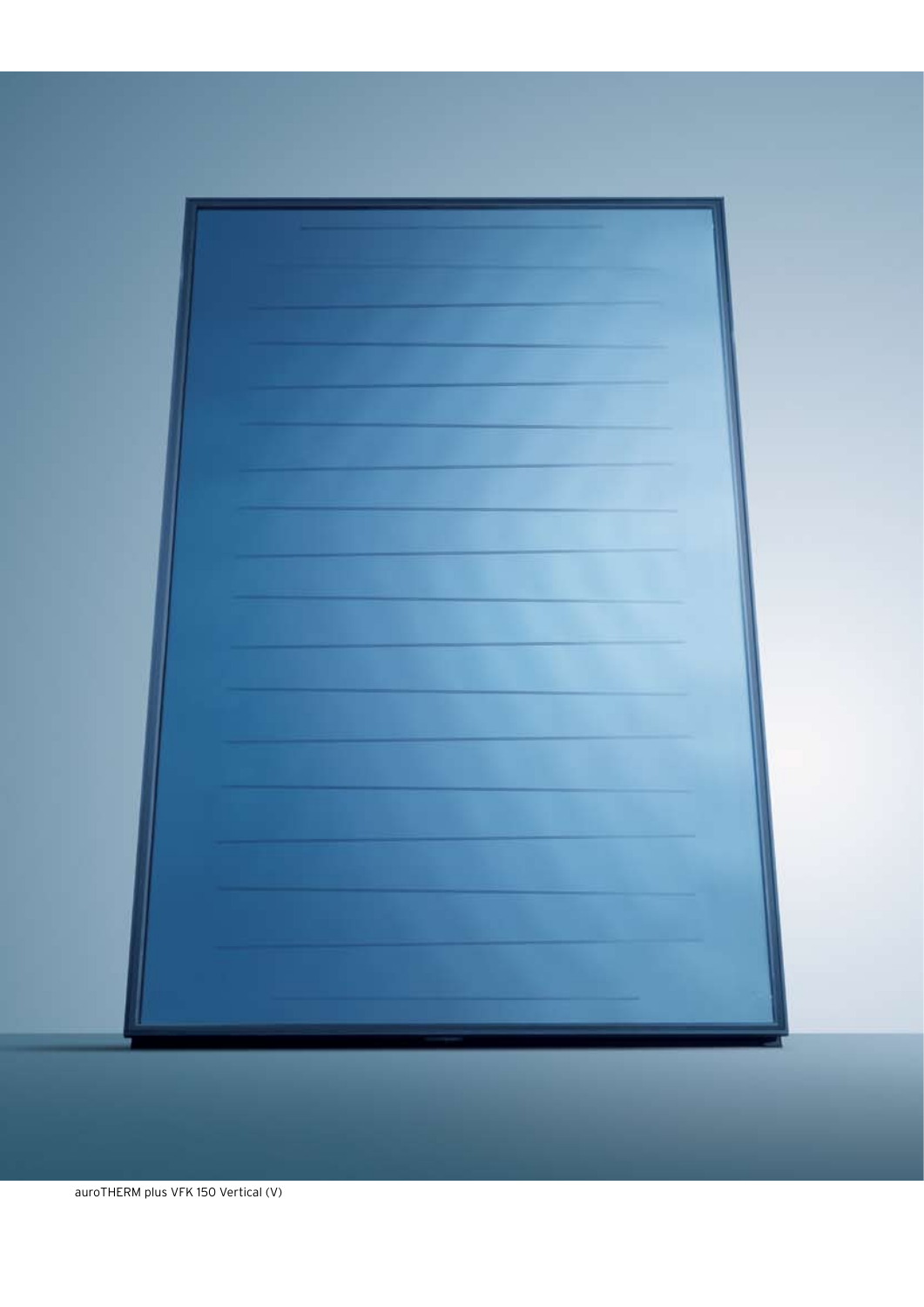### Flat plate solar collectors



auroTHERM plus VFK 150

### **auroTHERM flat plate collectors**

The auroTHERM plus VFK 150 (vertical or horizontal model) flat plate collectors, manufactured in Vaillant's purpose built factory in Germany, have a toughened 3.2mm thick glass for improved durability, and special anti-reflex coated glass for excellent solar transmission. The collector consists of a laser welded copper/ aluminium grid with a high selective absorber coating and new 40mm rear insulation. The whole assembly is encased in a black ionodised aluminium frame for a neat construction. The collectors are available in two models that can be connected in series in horizontal or vertical orientation to suit the available roof space. An extensive range of accessories are availably for pitched or flat roof installation, with the added option of in roof installation flashings means that the flat plate collector can be fitted in virtually any situation.

### The auroTHERM VFK 145 (vertical or horizontal model)

flat plate collectors have the same high build quality as the auroTHERM plus but with a slightly lower solar efficiency. It has a toughened 3.2mm thick solar glass cover and 40mm rear insulation. The collector can be connected in series in horizontal or vertical orientation to suit the available roof space. The same range of roof fixing accessories can be used.

The auroTHERM plus VFK 150 and auroTHERM VFK 145 are  $\hat{\boldsymbol{\epsilon}}$  Solar Keymark approved and therefore quality for grant funding where applicable.

Numbers; auroTHERM VFK 145 (V or H) 011 - 7S406F<br>auroTHERM plus VFK 150 (V or H) 011 - 7S406F auroTHERM plus VFK 150 (V or H)

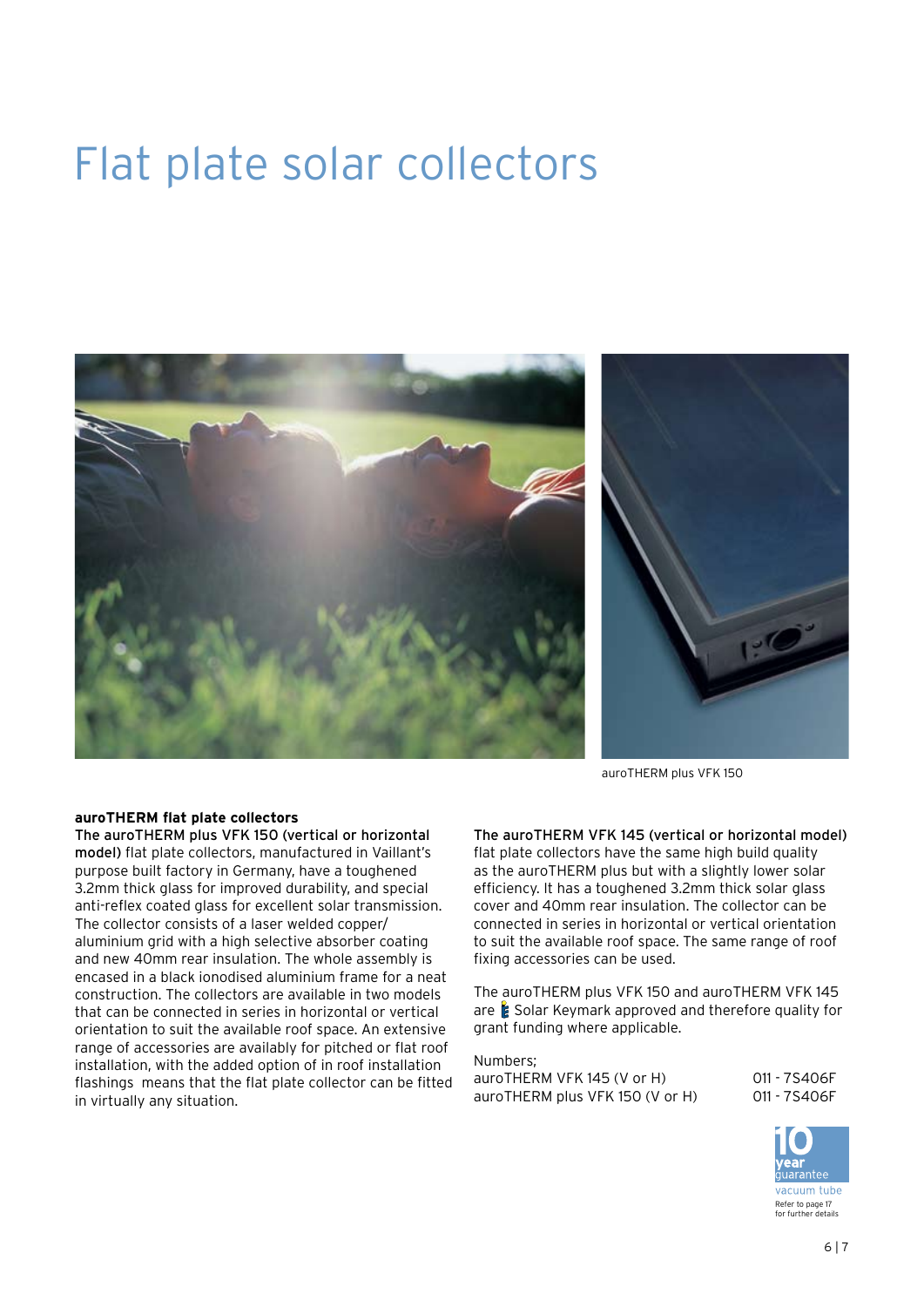### Installation



Roof mounting bracket **Flat roof mounting system** Flat roof mounting system

The newly designed and standardised Vaillant roofing systems for all new auroTHERM solar collectors make the installation of solar systems faster, easier and safer. The Installer will only require one tool to fix the brackets. There are no small parts on the roof and, most importantly, there is just one single attachment element for the collector rail and the collector.

The roof retainers for the mounting system can be fixed to the roof rafters or suitable roof battens. That too reduces the time needed for design and the amount of time required on site.



### **Quick installation on flat roofs**

When assembling the A frame for the collector on flat roofs. No tools are required to assemble the A frame. The supporting rail is simply folded open and secured using the supplied pins which are secured with stainless steel clips.

The pre determined index settings ensure the solar collector sits at just the right angle – which again reduces installation time.

### **The solar roofing system at a glance:**

- Standardised installation system for Vaillant vacuum tube collectors and flat plate collectors suitable for pitched roof and flat roof assembly
- Innovative roof-integrated mounting system for Vaillant flat plate collectors
- Short assembly time
- Flexible mounting options for collectors (side by side or above each other)
- Black ionodised roof brackets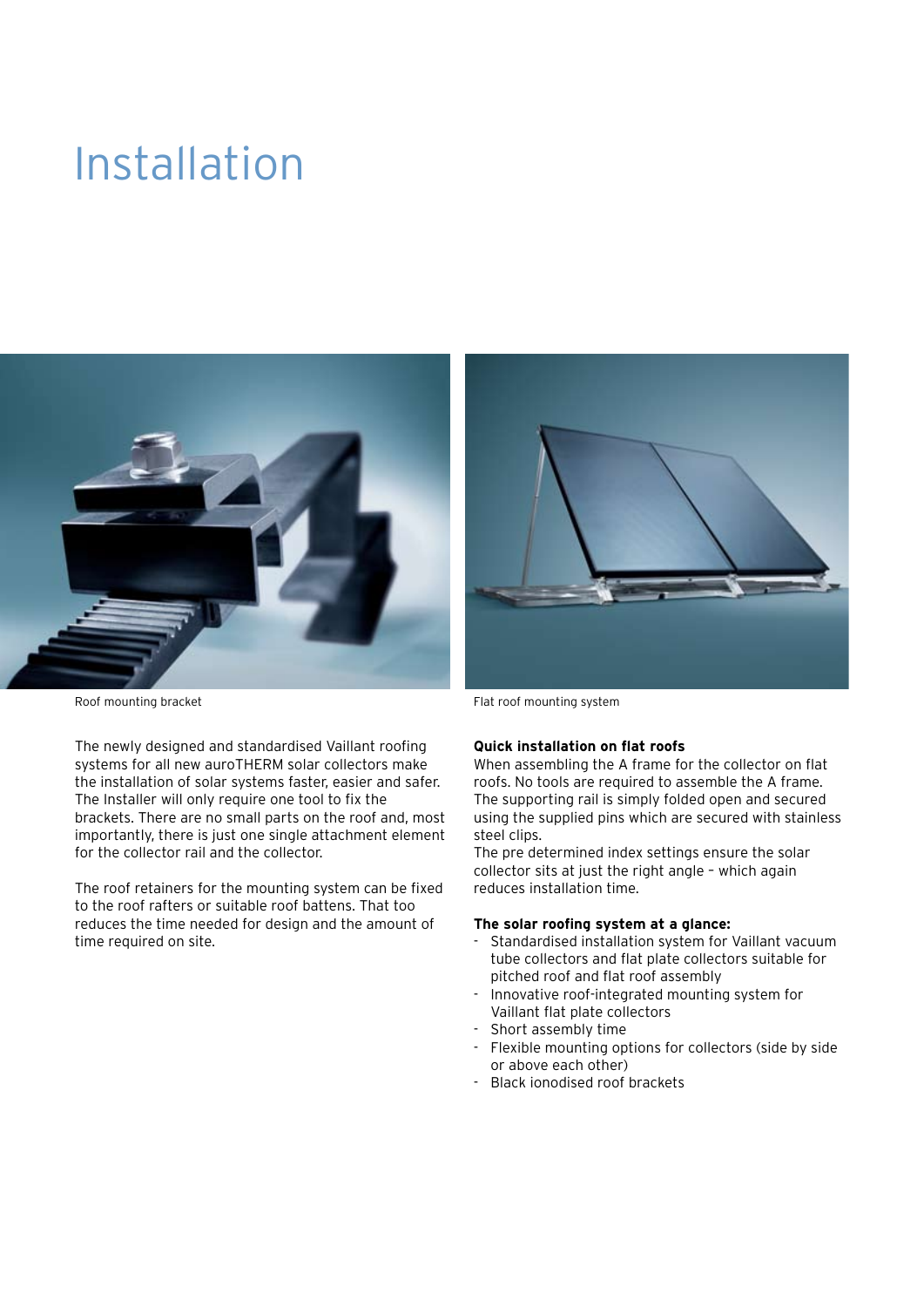### Total solar system



auroSTOR

### **auroSTOR solar cylinder**

This twin coil unvented solar cylinder manufactured from stainless steel is designed for use with a boiler to provide auxiliary hot water during periods of low solar gain. Delivered with a 3kW back-up immersion heater as standard, it comes in three sizes of 200, 250 and 300 litre volumes and has a 25 year warranty on the cylinder shell. Each cylinder features two sensor pockets for simple straightforward connection of the control sensors and a 22kW rated auxiliary coil for a rapid heat up. Insulation exceeds CHeSS best practice and heat loss is as low as 0.08kW/h. Compact and stylish the cylinders are easy to install.

auroSTOR complies with G3 Building Regulations and is WRAS and KIWA approved for use within solar systems. The Vaillant Total Solar System Solution package also has WRAS approval which allows the heating system to be controlled by the Vaillant VRC weather compensator to optimise heating efficiency.



auroMATIC 560/2 control

### **auroMATIC 560/2 solar controller**

An intelligent solar differential control with an easy to read LCD display and simple push button operation, the auroMATIC 560/2 offers three time periods for auxiliary cylinder heating giving the end user total control over the availability of hot water. The control monitors the temperature of the collector and of the cylinder. When sufficient solar energy is available the control switches on the solar pump unit to charge the cylinder. If there is insufficient solar energy available the control will automatically determine when the auxiliary heat source is required.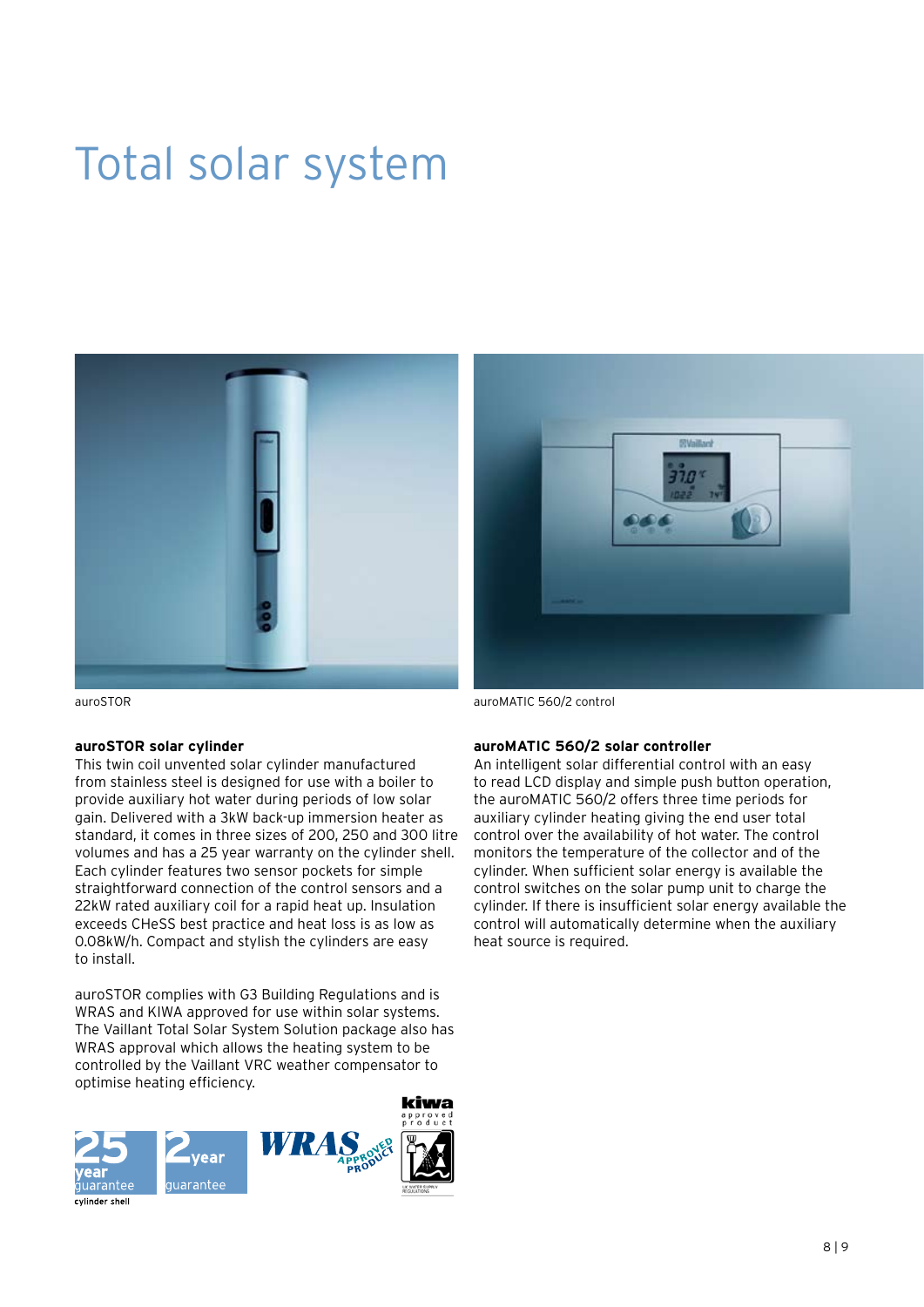### Solar system sizing guide

|                                                                                  | <b>Boiler</b><br>ecoTEC plus                                | Solar system<br>auroTHERM exclusive<br><b>VTK 570/2</b> | Solar system<br>auroTHERM plus<br><b>VFK150</b>          | Solar system<br>auroTHERM<br><b>VFK145</b>  | Solar cylinder<br>auroSTOR |
|----------------------------------------------------------------------------------|-------------------------------------------------------------|---------------------------------------------------------|----------------------------------------------------------|---------------------------------------------|----------------------------|
|                                                                                  |                                                             |                                                         |                                                          |                                             |                            |
| Typical 1 bedroom house / flat / apartment with 1 bathroom <sup>1</sup>          |                                                             |                                                         |                                                          |                                             |                            |
|                                                                                  | ecoTEC plus<br>415<br>ecoTEC plus<br>615                    | 2 collectors <sup>3</sup>                               | 1 collector <sup>3</sup><br>(auroTHERM plus<br>150 only) | Unavailable<br>(auroTHERM plus<br>150 only) | 200 litres <sup>2</sup>    |
| Typical 2 or 3 bedroom semi-detached with 1 bathroom <sup>1</sup>                |                                                             |                                                         |                                                          |                                             |                            |
|                                                                                  | ecoTEC plus<br>415 or 418<br>ecoTEC plus<br>615 or 618      | 3 collectors <sup>3</sup>                               | 2 collectors                                             | 2 collectors                                | 250 litres <sup>2</sup>    |
| Typical 3 or 4 bedroom detached with 1 or 2 bathrooms plus en-suite <sup>1</sup> |                                                             |                                                         |                                                          |                                             |                            |
|                                                                                  | ecoTEC plus<br>418 or 428<br>ecoTEC plus<br>618, 624 or 630 | 4 collectors                                            | 2 collectors <sup>3</sup>                                | 2 collectors <sup>3</sup>                   | 300 litres <sup>2</sup>    |
| Typical 4 bedroom detached with 3+ bathrooms <sup>1</sup>                        |                                                             |                                                         |                                                          |                                             |                            |
| <mark>ma it it</mark><br>而正<br><del>n ma</del> p                                 | ecoTEC plus<br>428 or 438<br>ecoTEC plus<br>630 or 637      | 5 collectors <sup>3</sup>                               | 3 collectors                                             | 3 collectors                                | 300 litres $2$             |

1 Full heat loss calculation should be done to accurately size boiler and hot water requirement.

<sup>2</sup> Recommended cylinder size assumes average requirement of 40 litres per person per day.<br><sup>3</sup> An additional collector might be required depending on solar radiation level and site conditions. Your installer will advise.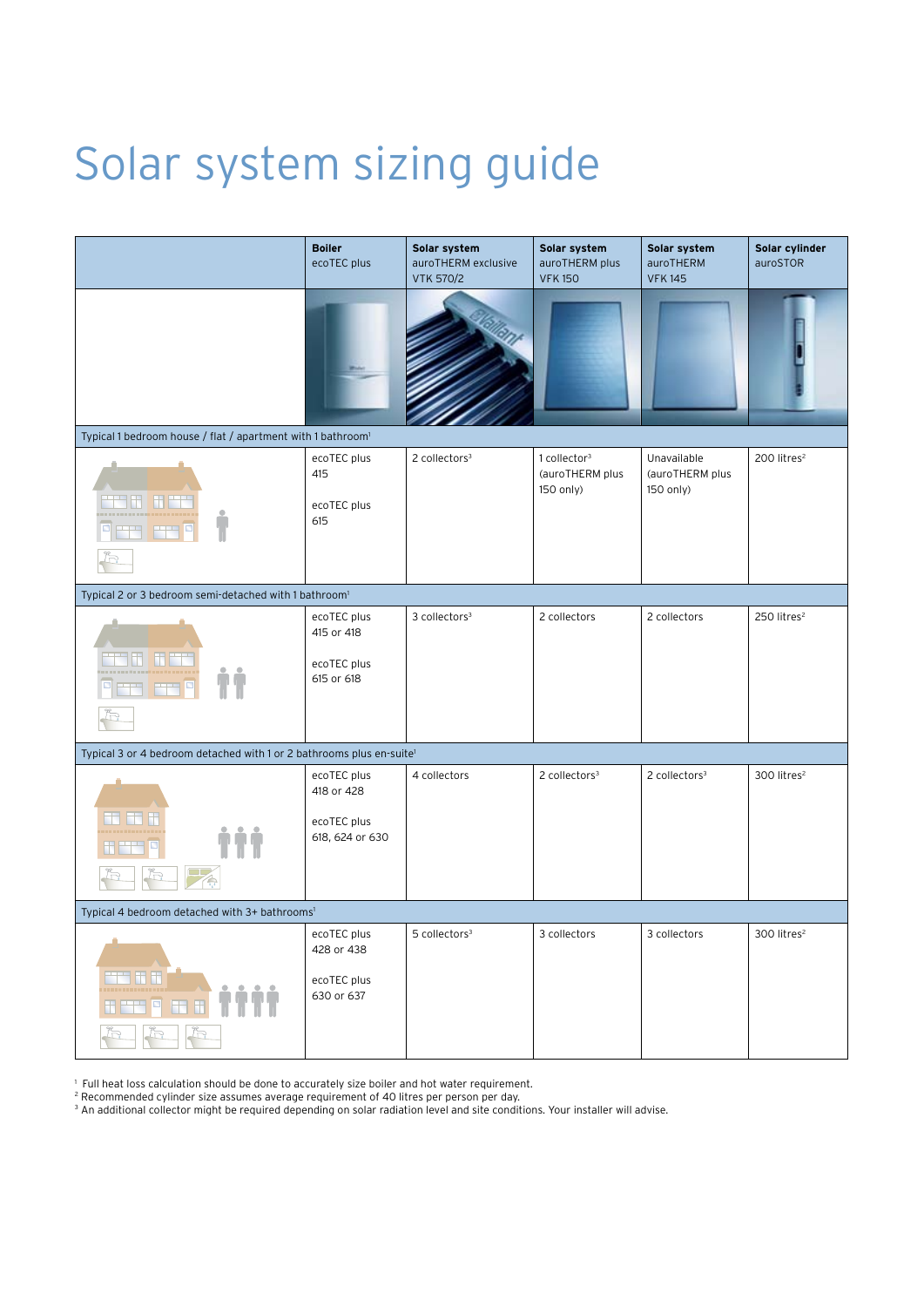### **auroTHERM exclusive VTK 570/2 vacuum tube solar collector sets Slate/flat tile roofing collector sets and concrete pantiles collector set**

|                                                         | Slate - flat tile sets |                |                               |                |                    |  |  |
|---------------------------------------------------------|------------------------|----------------|-------------------------------|----------------|--------------------|--|--|
|                                                         | Mini                   | <b>Small</b>   | <b>Medium</b>                 | Large          | <b>Extra large</b> |  |  |
| <b>Product name</b>                                     | 0020078686             | 0020078687     | 0020078688                    | 0020078689     | 0020078690         |  |  |
| auroTHERM exclusive VTK 570/2                           | 2                      | 3              | 4                             | 5              | 6                  |  |  |
| Connection set VTK, single collector                    | $\mathbf{1}$           | 1              | 1                             | $\mathbf{1}$   | $\mathbf{1}$       |  |  |
| Connection set VTK, additional collector                | $\mathbf{1}$           | $\overline{2}$ | 3                             | 5              | 5                  |  |  |
| Mounting rail set VTK 570/2                             | $\overline{c}$         | 3              | $\overline{4}$                | 5              | 6                  |  |  |
| Roof bracket set Type S flat, black ionodised           | $\overline{c}$         | 3              | 4                             | 5              | 6                  |  |  |
| Solar expansion and protection vessel 2-in-1 25 + 10    | $\mathbf{1}$           | $\mathbf{1}$   |                               |                |                    |  |  |
| Solar expansion and protection vessel $2$ -in-1 35 + 12 |                        |                | 1                             | 1              | 1                  |  |  |
| Single insulated tube, DN16, length 15m                 | $\overline{c}$         | $\overline{2}$ | $\overline{2}$                | $\overline{c}$ | $\overline{c}$     |  |  |
| Fittings pack for DN16 tube                             | $\mathbf{1}$           | 1              | 1                             | 1              | $\mathbf{1}$       |  |  |
| Thermostatic mixing valve                               | 1                      | 1              | 1                             | 1              | $\mathbf{1}$       |  |  |
| Solar control auroMATIC 560/2                           | $\mathbf{1}$           | $\mathbf{1}$   | $\mathbf{1}$                  | $\mathbf{1}$   | $\mathbf{1}$       |  |  |
| Solar pump station                                      | $\mathbf{1}$           | $\mathbf{1}$   | $\mathbf{1}$                  | $\mathbf{1}$   | $\mathbf{1}$       |  |  |
| Solar fluid 20 L                                        | 1                      | 1              | 1                             | $\mathbf{1}$   | $\mathbf{1}$       |  |  |
| Solar fluid 10 L                                        | $\overline{c}$         | $\overline{c}$ | $\overline{c}$                | $\overline{c}$ | $\overline{c}$     |  |  |
| Automatic air separator                                 | 1                      | 1              |                               | $\mathbf{1}$   | $\mathbf{1}$       |  |  |
|                                                         |                        |                | <b>Concrete pantiles sets</b> |                |                    |  |  |
|                                                         | Mini                   | <b>Small</b>   | <b>Medium</b>                 | Large          | <b>Extra large</b> |  |  |
| <b>Product name</b>                                     | 0020078691             | 0020078692     | 0020078693                    | 0020078694     | 0020078695         |  |  |
| auroTHERM exclusive VTK 570/2 conc/pantile              | 2                      | 3              | 4                             | 5              | 6                  |  |  |
| auroTHERM exclusive VTK 570/2                           | $\overline{c}$         | 3              | 4                             | 5              | 6                  |  |  |
| Connection set VTK, single collector                    | 1                      | $\mathbf{1}$   | 1                             | $\mathbf{1}$   | 1                  |  |  |
| Connection set VTK, additional collector                | 1                      | $\overline{c}$ | 3                             | $\overline{4}$ | 5                  |  |  |
| Mounting rail set VTK 570/2                             | $\overline{c}$         | 3              | 4                             | 5              | 6                  |  |  |
| Roof bracket set, Type P, black ionodised               | $\overline{c}$         | 3              | 4                             | 5              | 6                  |  |  |
| Solar expansion and protection vessel 2-in-1 25 + 10    | $\mathbf{1}$           | 1              |                               |                |                    |  |  |
| Solar expansion and protection vessel 2-in-1 35 + 12    |                        |                | $\mathbf{1}$                  | $\mathbf{1}$   | $\mathbf{1}$       |  |  |
| Single insulated tube, DN16, length 15m                 | $\overline{c}$         | $\overline{2}$ | $\overline{c}$                | $\overline{c}$ | $\overline{c}$     |  |  |
| Fittings pack for DN16 tube                             | 1                      | 1              | 1                             | $\mathbf{1}$   | $\mathbf{1}$       |  |  |
| Thermostatic mixing valve                               | 1                      | 1              | $\mathbf{1}$                  | $\mathbf{1}$   | $\overline{1}$     |  |  |
| Solar control auroMATIC 560/2                           | 1                      | 1              | $\mathbf{1}$                  | $\mathbf{1}$   | $\overline{1}$     |  |  |
| Solar pump station                                      | 1                      | 1              | $\mathbf{1}$                  | $\mathbf{1}$   | $\overline{1}$     |  |  |
| Solar fluid 20 L                                        | 1                      | 1              | 1                             | $\mathbf{1}$   | $\overline{1}$     |  |  |
| Solar fluid 10 L                                        | 2                      | $\overline{c}$ | $\overline{c}$                | $\overline{c}$ | $\overline{c}$     |  |  |
| Automatic air separator                                 | 1                      | 1              | $\mathbf{1}$                  | $\mathbf{1}$   | $\overline{1}$     |  |  |

### **Flat roof 'A' frame collectors per set**

|                                                      | Flat roof 'A' frame sets |              |                          |            |                    |  |  |
|------------------------------------------------------|--------------------------|--------------|--------------------------|------------|--------------------|--|--|
|                                                      | Mini                     | <b>Small</b> | <b>Medium</b>            | Large      | <b>Extra large</b> |  |  |
| <b>Product name</b>                                  | 0020078696               | 0020078697   | 0020078698               | 0020078699 | 0020078700         |  |  |
| auroTHERM exclusive VTK 570/2                        |                          |              | 4                        | 5          | 6                  |  |  |
| Connection set VTK, single collector                 |                          |              |                          |            |                    |  |  |
| Connection set VTK, additional collector             |                          |              |                          | 5          | 5                  |  |  |
| Mounting rail set VTK 570/2                          | $\overline{c}$           |              | 4                        | 5          | 6                  |  |  |
| Mounting set VTK flat roof                           |                          | 4            | 5                        | 6          |                    |  |  |
| Solar expansion and protection vessel 2-in-1 25 + 10 |                          |              |                          |            |                    |  |  |
| Solar expansion and protection vessel 2-in-1 35 + 12 |                          |              |                          |            |                    |  |  |
| Single insulated tube, DN16, length 15m              | $\overline{\phantom{0}}$ | っ            | $\overline{\phantom{0}}$ | 2          |                    |  |  |
| Fittings pack for DN16 tube                          |                          |              |                          |            |                    |  |  |
| Thermostatic mixing valve                            |                          |              |                          |            |                    |  |  |
| Solar control auroMATIC 560/2                        |                          |              |                          |            |                    |  |  |
| Solar pump station                                   |                          |              |                          |            |                    |  |  |
| Solar fluid 20 L                                     |                          |              |                          |            |                    |  |  |
| Solar fluid 10 L                                     | $\mathcal{P}$            |              | $\mathcal{P}$            | っ          |                    |  |  |
| Automatic air separator                              |                          |              |                          |            |                    |  |  |
| <b>Trays required</b>                                | 6                        | 8            | 10                       | 12         | 14                 |  |  |

| Accessories for 'A' frame kits | <b>Article number</b> |
|--------------------------------|-----------------------|
| Gravel trays - 2 trays *       | 0020059904            |
| Gravel trays - 3 trays *       | 0020059905            |

Installations require 2 trays per 'A'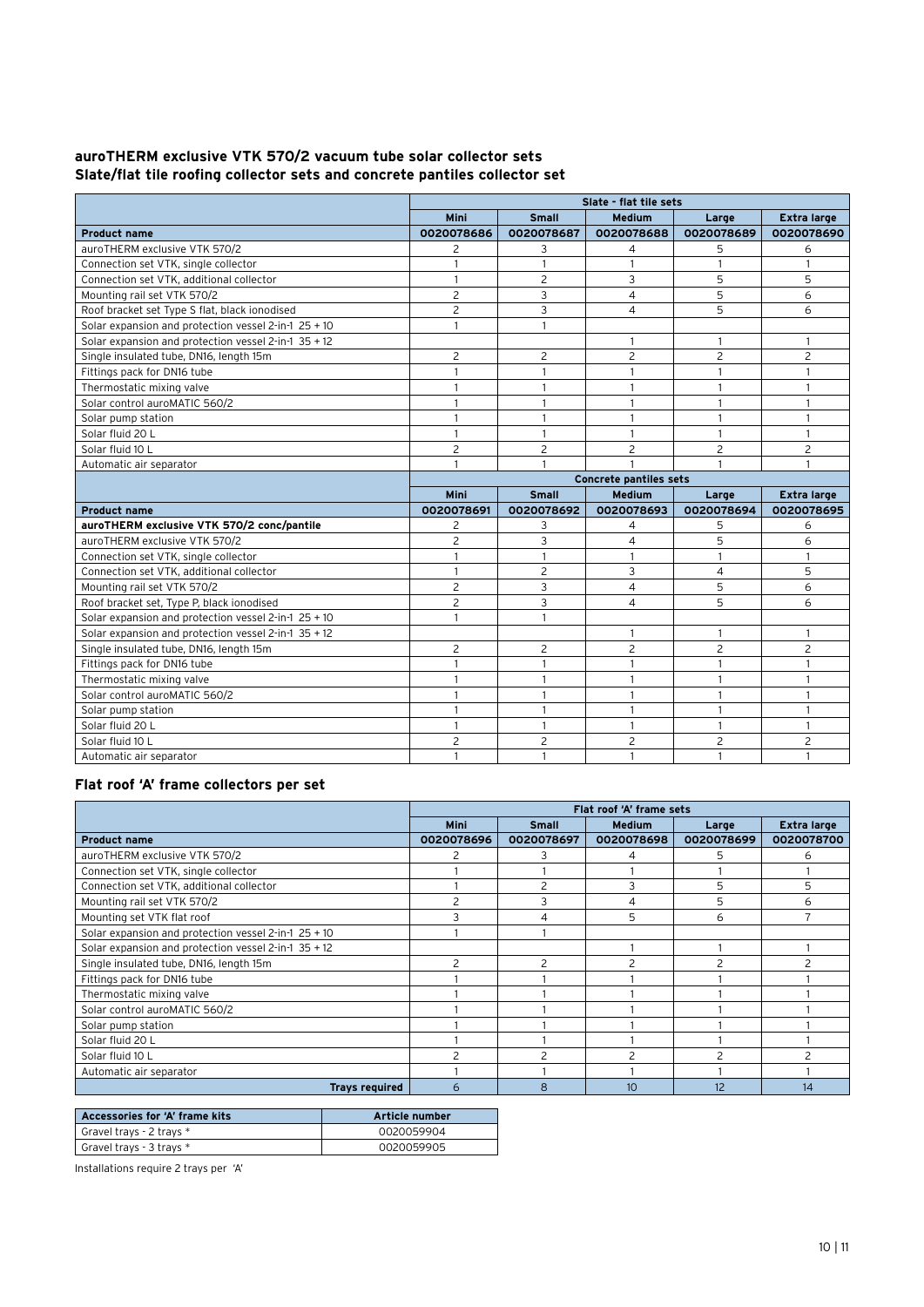### **auroTHERM plus VFK 150 V/H slate/plain tiles**

|                                                    | auroTHERM plus VFK 150 V/H slate/plain tile sets |                |                          |                          |                          |            |
|----------------------------------------------------|--------------------------------------------------|----------------|--------------------------|--------------------------|--------------------------|------------|
| <b>Description</b>                                 | <b>Vertical</b>                                  |                |                          | <b>Horizontal</b>        |                          |            |
| auroTHERM plus VFK 150 on roof kits                | 0020078646                                       | 0020078647     | 0020078648               | 0020078649               | 0020078650               | 0020078651 |
| auroTHERM plus VFK 150V                            |                                                  | 2              | 3                        |                          |                          |            |
| auroTHERM plus VFK 150H                            |                                                  |                |                          |                          | 2                        | 3          |
| Hydraulic connection-set, collector string VFK     |                                                  |                |                          |                          |                          |            |
| Hydraulic extension-set, VFK side-by-side          |                                                  |                | $\overline{c}$           |                          |                          |            |
| Roof bracket set, new Type S flat, black           |                                                  | 2              | 3                        |                          | 2                        | З          |
| Mounting bar set horizontal, on-roof               |                                                  |                |                          |                          | 2                        | 3          |
| Mounting bar set vertical, on-roof                 |                                                  | $\overline{c}$ | 3                        |                          |                          |            |
| Solar expansion and protection vessel plus 25 + 10 |                                                  |                |                          |                          |                          |            |
| Solar expansion and protection vessel plus 35 + 12 |                                                  |                |                          |                          |                          |            |
| Single insulated tube, DN16, length 15m            | 2                                                | 2              | $\overline{c}$           | $\overline{c}$           | $\overline{c}$           |            |
| Fittings pack for DN16 tube                        |                                                  |                |                          |                          |                          |            |
| Thermostatic mixing valve                          |                                                  |                |                          |                          |                          |            |
| Solar control auroMATIC 560/2                      |                                                  |                |                          |                          |                          |            |
| Solar pump station                                 |                                                  |                |                          |                          |                          |            |
| Solar fluid 20 L                                   |                                                  |                |                          |                          |                          |            |
| Solar fluid 10 L                                   | $\mathcal{P}$                                    |                | $\overline{\phantom{0}}$ | $\overline{\phantom{a}}$ | $\overline{\phantom{0}}$ |            |
| Automatic air separator                            |                                                  |                |                          |                          |                          |            |

### **auroTHERM plus VFK 150 V/H concrete pantiles**

|                                                    | auroTHERM plus VFK 150 V/H concrete pantile sets |                |            |                   |            |            |
|----------------------------------------------------|--------------------------------------------------|----------------|------------|-------------------|------------|------------|
| <b>Description</b>                                 | <b>Vertical</b>                                  |                |            | <b>Horizontal</b> |            |            |
| auroTHERM plus VFK 150 on roof kits                | 0020078656                                       | 0020078657     | 0020078658 | 0020078659        | 0020078660 | 0020078661 |
| auroTHERM plus VFK 150V                            |                                                  | 2              | 3          |                   |            |            |
| auroTHERM plus VFK 150H                            |                                                  |                |            |                   | 2          |            |
| Hydraulic connection-set, collector string VFK     |                                                  |                |            |                   |            |            |
| Hydraulic extension-set, VFK side-by-side          |                                                  |                | 2          |                   |            |            |
| Roof bracket set, Type P, black                    |                                                  | 2              | 3          |                   | 2          |            |
| Mounting bar set horizontal, on-roof               |                                                  |                |            |                   | 2          | 3          |
| Mounting bar set vertical, on-roof                 |                                                  | $\overline{2}$ | 3          |                   |            |            |
| Solar expansion and protection vessel plus 25 + 10 |                                                  |                |            |                   |            |            |
| Solar expansion and protection vessel plus 35 + 12 |                                                  |                |            |                   |            |            |
| Single insulated tube, DN16, length 15m            | 2                                                |                | 2          | 2                 | 2          |            |
| Fittings pack for DN16 tube                        |                                                  |                |            |                   |            |            |
| Thermostatic mixing valve                          |                                                  |                |            |                   |            |            |
| Solar control auroMATIC 560/2                      |                                                  |                |            |                   |            |            |
| Solar pump station                                 |                                                  |                |            |                   |            |            |
| Solar fluid 20 L                                   |                                                  |                |            |                   |            |            |
| Solar fluid 10 L                                   |                                                  |                |            | っ                 | っ          |            |
| Automatic air separator                            |                                                  |                |            |                   |            |            |

| <b>Accessories for VFK</b>          | <b>Article number</b> |
|-------------------------------------|-----------------------|
| Collector tubing 2 x 1 meter DN16   | 302444                |
| Clamp for DN16 solar flextube 4 pcs | 0020025385            |
| Refractometer                       | 0020042549            |
| Antifreeze test kit                 | 0020020645            |
| Filling pump with trolley           | 0020045576            |
| Filling pump without trolley        | 0020026480            |
| Safety belt set for roof working    | 302066                |

| auroSTOR solar cylinders | Article number |
|--------------------------|----------------|
| auroSTOR 2001            | 307206         |
| auroSTOR 250I            | 307207         |
| auroSTOR 300L            | 307208         |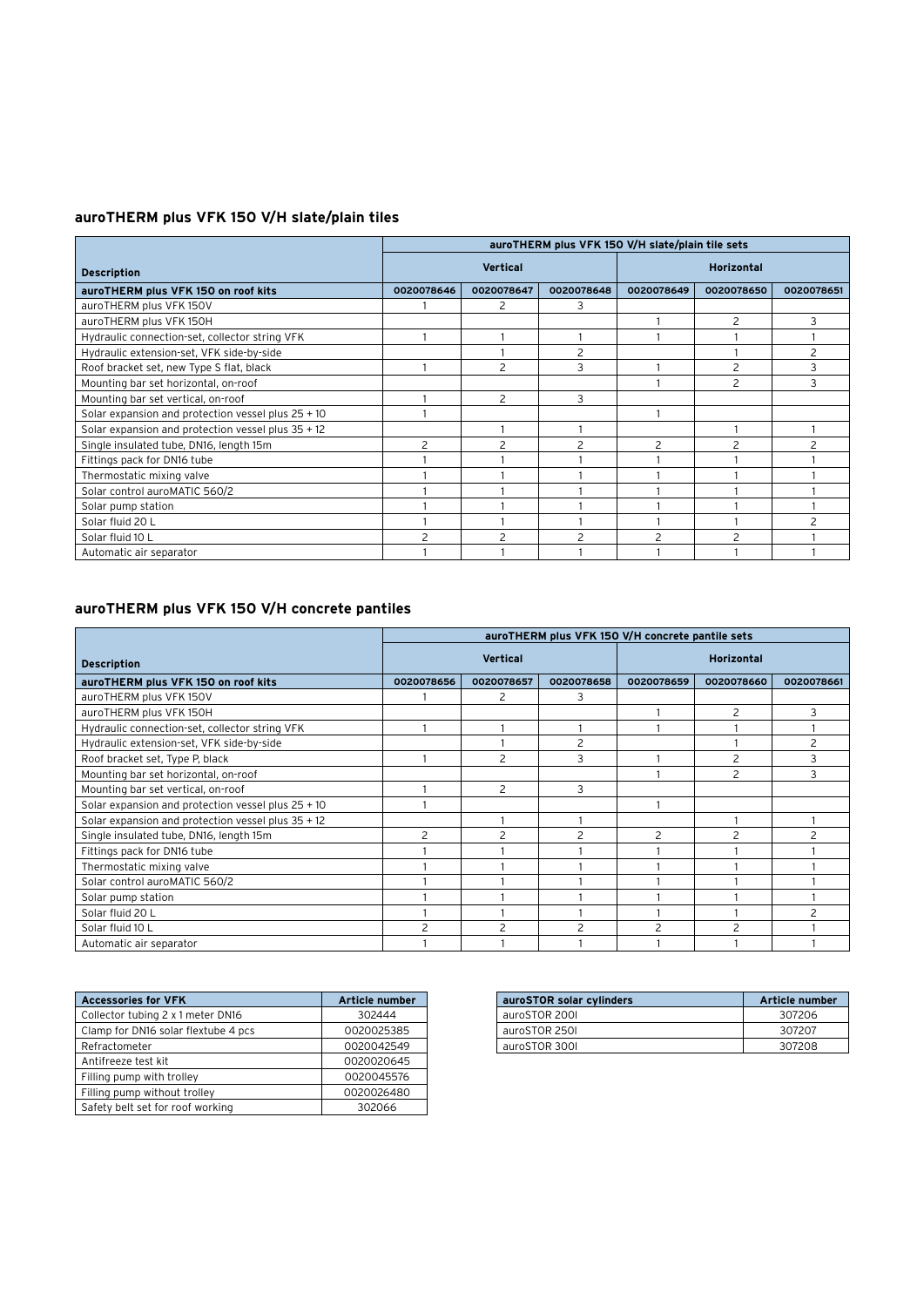### **auroTHERM plus VFK 150 V/H In-roof sets**

|                                                    | auroTHERM plus VFK 150 V/H In-roof sets |                |                |                   |                |                |
|----------------------------------------------------|-----------------------------------------|----------------|----------------|-------------------|----------------|----------------|
| <b>Description</b>                                 | <b>Vertical</b>                         |                |                | <b>Horizontal</b> |                |                |
| auroTHERM plus VFK 150 In-roof kits                | 0020078666                              | 0020078667     | 0020078668     | 0020078669        | 0020078670     | 0020078671     |
| auroTHERM plus VFK 150V                            |                                         | 2              | 3              |                   |                |                |
| auroTHERM plus VFK 150H                            |                                         |                |                |                   | $\overline{2}$ | 3              |
| Hydraulic connection-set, collector string VFK     |                                         |                |                |                   |                |                |
| Hydraulic connection-set in-roof                   |                                         |                |                |                   |                |                |
| Hydraulic extension-set, VFK side-by-side          |                                         |                | $\overline{c}$ |                   |                | 2              |
| In-roof set, 1x VFK V                              |                                         |                |                |                   |                |                |
| In-roof set, 2x VFK V, side-by-side                |                                         |                |                |                   |                |                |
| In-roof mounting set, 1x VFK H                     |                                         |                |                |                   |                |                |
| In-roof mounting set, 2x VFK H, side-by-side       |                                         |                |                |                   |                |                |
| In-roof extension set VFK V, side-by-side          |                                         |                |                |                   |                |                |
| In-roof extension set VFK H, side-by-side          |                                         |                |                |                   |                |                |
| Solar expansion and protection vessel plus 25 + 10 |                                         |                |                |                   |                |                |
| Solar expansion and protection vessel plus 35 + 12 |                                         |                |                |                   |                |                |
| Single insulated tube, DN16, length 15m            | 2                                       | 2              | $\overline{c}$ | 2                 | $\overline{2}$ | $\overline{c}$ |
| Fittings pack for DN16 tube                        |                                         |                |                |                   |                |                |
| Thermostatic mixing valve                          |                                         |                |                |                   |                |                |
| Solar control auroMATIC 560/2                      |                                         |                |                |                   |                |                |
| Solar pump station                                 |                                         |                |                |                   |                |                |
| Solar fluid 20 L                                   |                                         |                |                |                   |                | $\overline{c}$ |
| Solar fluid 10 L                                   | $\overline{c}$                          | $\overline{c}$ | $\overline{c}$ | $\overline{c}$    | $\overline{c}$ |                |
| Automatic air separator                            |                                         |                |                |                   |                |                |

### **auroTHERM plus VFK 150 V/H flat roof 'A' frame sets**

|                                                    | auroTHERM plus VFK 150 V/H flat roof 'A' frame sets |            |                |                   |            |            |
|----------------------------------------------------|-----------------------------------------------------|------------|----------------|-------------------|------------|------------|
| <b>Description</b>                                 | <b>Vertical</b>                                     |            |                | <b>Horizontal</b> |            |            |
| auroTHERM plus VFK 150 on roof kits                | 0020078680                                          | 0020078681 | 0020078682     | 0020078683        | 0020078684 | 0020078685 |
| auroTHERM plus VFK 150V                            |                                                     | 2          | 3              |                   |            |            |
| auroTHERM plus VFK 150H                            |                                                     |            |                |                   | 2          | 3          |
| Hydraulic connection-set, collector string VFK     |                                                     |            |                |                   |            |            |
| Hydraulic extension-set, VFK side-by-side          |                                                     |            | $\overline{c}$ |                   |            | 2          |
| Mounting bar set horizontal, flat roof             |                                                     |            |                |                   | 2          | 3          |
| Mounting bar set vertical, flat roof               |                                                     | 2          | 3              |                   |            |            |
| 'A' frame, VFK V                                   | $\overline{c}$                                      | 3          | 4              |                   |            |            |
| 'A' frame, VFK H                                   |                                                     |            |                | 2                 | 3          | 4          |
| Solar expansion and protection vessel plus 25 + 10 |                                                     |            |                |                   |            |            |
| Solar expansion and protection vessel plus 35 + 12 |                                                     |            |                |                   |            |            |
| Single insulated tube, DN16, length 15m            | 2                                                   | 2          | $\overline{c}$ | 2                 | 2          | 2          |
| Fittings pack for DN16 tube                        |                                                     |            |                |                   |            |            |
| Thermostatic mixing valve                          |                                                     |            |                |                   |            |            |
| Solar control auroMATIC 560/2                      |                                                     |            |                |                   |            |            |
| Solar pump station                                 |                                                     |            |                |                   |            |            |
| Solar fluid 20 L                                   |                                                     |            |                |                   |            |            |
| Solar fluid 10 L                                   | $\overline{c}$                                      | 2          | $\overline{c}$ |                   | 2          |            |
| Automatic air separator                            |                                                     |            |                |                   |            |            |
| <b>Trays required</b>                              | $4**$                                               | 12         | 16             | 6                 | 9          | 12         |

| Accessories for 'A' frame kits | Article number |
|--------------------------------|----------------|
| Gravel trays - 2 trays *       | 0020059904     |
| Gravel trays - 3 trays *       | 0020059905     |

Vertical installations require 8 trays per collector (4 per 'A')

Horizontal installations require 6 trays per collector (3 per 'A')

\*\* Only possible with 4 offset gravel trays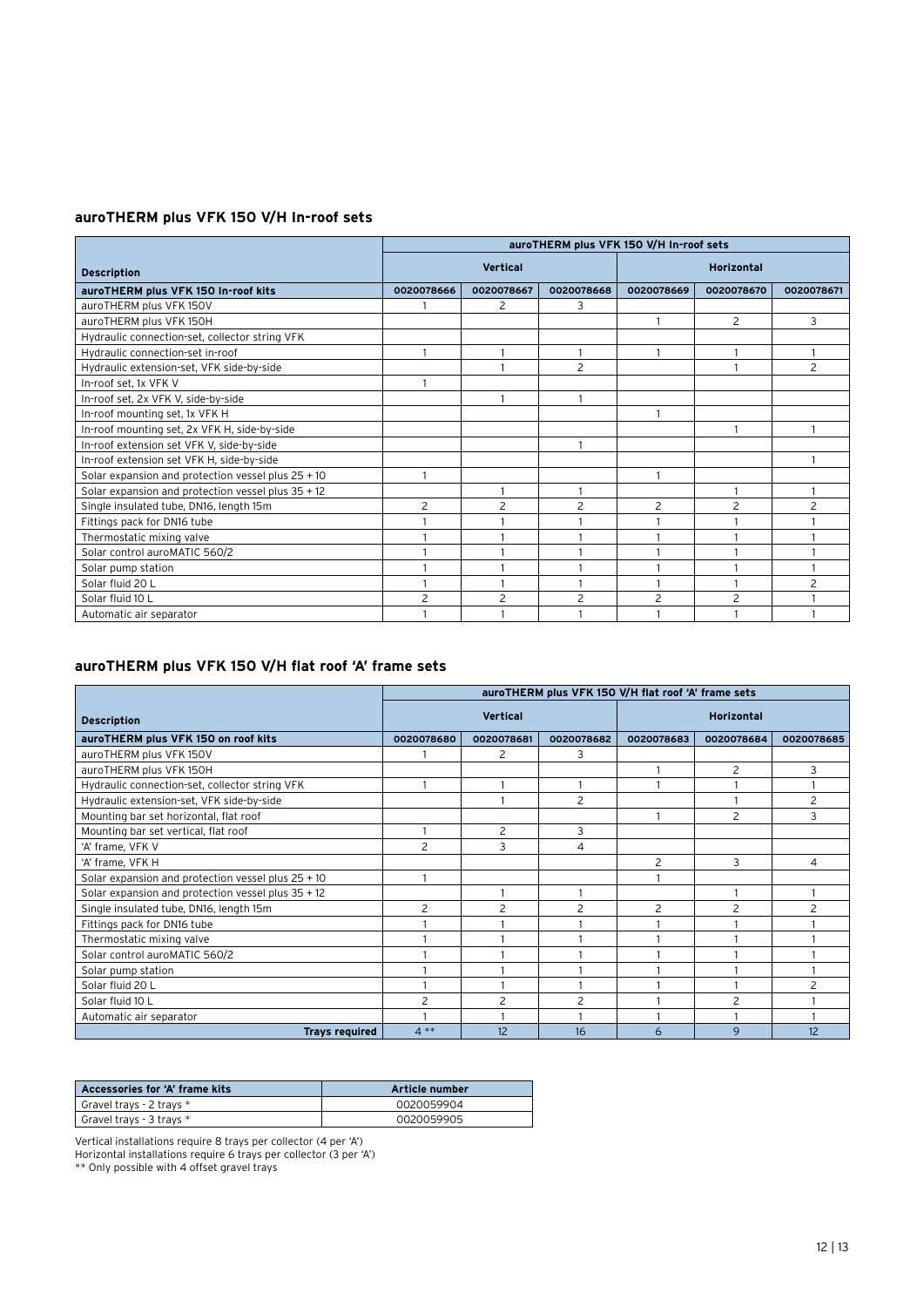### **auroTHERM VFK 145 V/H slate/plain tile roof sets**

|                                                    | auroTHERM VFK 145 V/H slate/plain tile sets |                 |                |                   |  |  |  |
|----------------------------------------------------|---------------------------------------------|-----------------|----------------|-------------------|--|--|--|
| <b>Description</b>                                 |                                             | <b>Vertical</b> |                | <b>Horizontal</b> |  |  |  |
| auroTHERM VFK 145V sets                            | 0020078642                                  | 0020078643      | 0020078644     | 0020078645        |  |  |  |
| auroTHERM VFK 145V                                 | 2                                           | 3               |                |                   |  |  |  |
| auroTHERM VFK 145H                                 |                                             |                 | 2              | 3                 |  |  |  |
| Hydraulic connection-set, collector string VFK     |                                             |                 |                |                   |  |  |  |
| Hydraulic extension-set, VFK side-by-side          |                                             | 2               |                | 2                 |  |  |  |
| Roof bracket set, Type S                           | $\overline{c}$                              | 3               | $\overline{c}$ | 3                 |  |  |  |
| Mounting bar set horizontal, on-roof               |                                             |                 | $\overline{c}$ | 3                 |  |  |  |
| Mounting bar set vertical, on-roof                 | $\overline{c}$                              | 3               |                |                   |  |  |  |
| Solar expansion and protection vessel plus 25 + 10 |                                             |                 |                |                   |  |  |  |
| Solar expansion and protection vessel plus 35 + 12 |                                             |                 |                |                   |  |  |  |
| Single insulated tube, DN16, length 15m            | 2                                           | 2               | 2              | $\overline{2}$    |  |  |  |
| Fittings pack for DN16 tube                        |                                             |                 |                |                   |  |  |  |
| Thermostatic mixing valve                          |                                             |                 |                |                   |  |  |  |
| Solar control auroMATIC 560/2                      |                                             |                 |                |                   |  |  |  |
| Solar pump station                                 |                                             |                 |                |                   |  |  |  |
| Solar fluid 20 L                                   |                                             |                 |                |                   |  |  |  |
| Solar fluid 10 L                                   |                                             |                 |                |                   |  |  |  |
| Automatic air separator                            |                                             |                 |                |                   |  |  |  |

### **auroTHERM VFK 145 V/H on roman/pantile on roof sets**

|                                                    | auroTHERM VFK 145 V/H on roman/pantile roof sets |                 |                   |                |
|----------------------------------------------------|--------------------------------------------------|-----------------|-------------------|----------------|
| <b>Description</b>                                 |                                                  | <b>Vertical</b> | <b>Horizontal</b> |                |
| auroTHERM VFK 145V on roof sets                    | 0020078652                                       | 0020078653      | 0020078654        | 0020078655     |
| auroTHERM VFK 145V                                 | 2                                                | 3               |                   |                |
| auroTHERM VFK 145H                                 |                                                  |                 | 2                 | 3              |
| Hydraulic connection-set, collector string VFK     |                                                  |                 |                   |                |
| Hydraulic extension-set, VFK side-by-side          |                                                  | っ               |                   | 2              |
| Roof bracket set, Type P                           | っ                                                | ٩               |                   | 3              |
| Mounting bar set horizontal, on-roof               |                                                  |                 | 2                 | 3              |
| Mounting bar set vertical, on-roof                 | $\mathcal{P}$                                    | 3               |                   |                |
| Solar expansion and protection vessel plus 25 + 10 |                                                  |                 |                   |                |
| Solar expansion and protection vessel plus 35 + 12 |                                                  |                 |                   |                |
| Single insulated tube, DN16, length 15m            | $\overline{c}$                                   | 2               | $\overline{c}$    | $\overline{c}$ |
| Fittings pack for DN16 tube                        |                                                  |                 |                   |                |
| Thermostatic mixing valve                          |                                                  |                 |                   |                |
| Solar control auroMATIC 560/2                      |                                                  |                 |                   |                |
| Solar pump station                                 |                                                  |                 |                   |                |
| Solar fluid 20 L                                   |                                                  |                 |                   | $\mathcal{P}$  |
| Solar fluid 10 L                                   |                                                  |                 |                   |                |
| Automatic air separator                            |                                                  |                 |                   |                |

| <b>Accessories for VFK</b>          | <b>Article number</b> |
|-------------------------------------|-----------------------|
| Collector tubing 2 x 1 meter DN16   | 302444                |
| Clamp for DN16 solar flextube 4 pcs | 0020025385            |
| Refractometer                       | 0020042549            |
| Antifreeze test kit                 | 0020020645            |
| Filling pump with trolley           | 0020045576            |
| Filling pump without trolle y       | 0020026480            |
| Safety belt set for roof working    | 302066                |

| auroSTOR solar cylinders | Article number |
|--------------------------|----------------|
| auroSTOR 2001            | 307206         |
| auroSTOR 250L            | 307207         |
| auroSTOR 300L            | 307208         |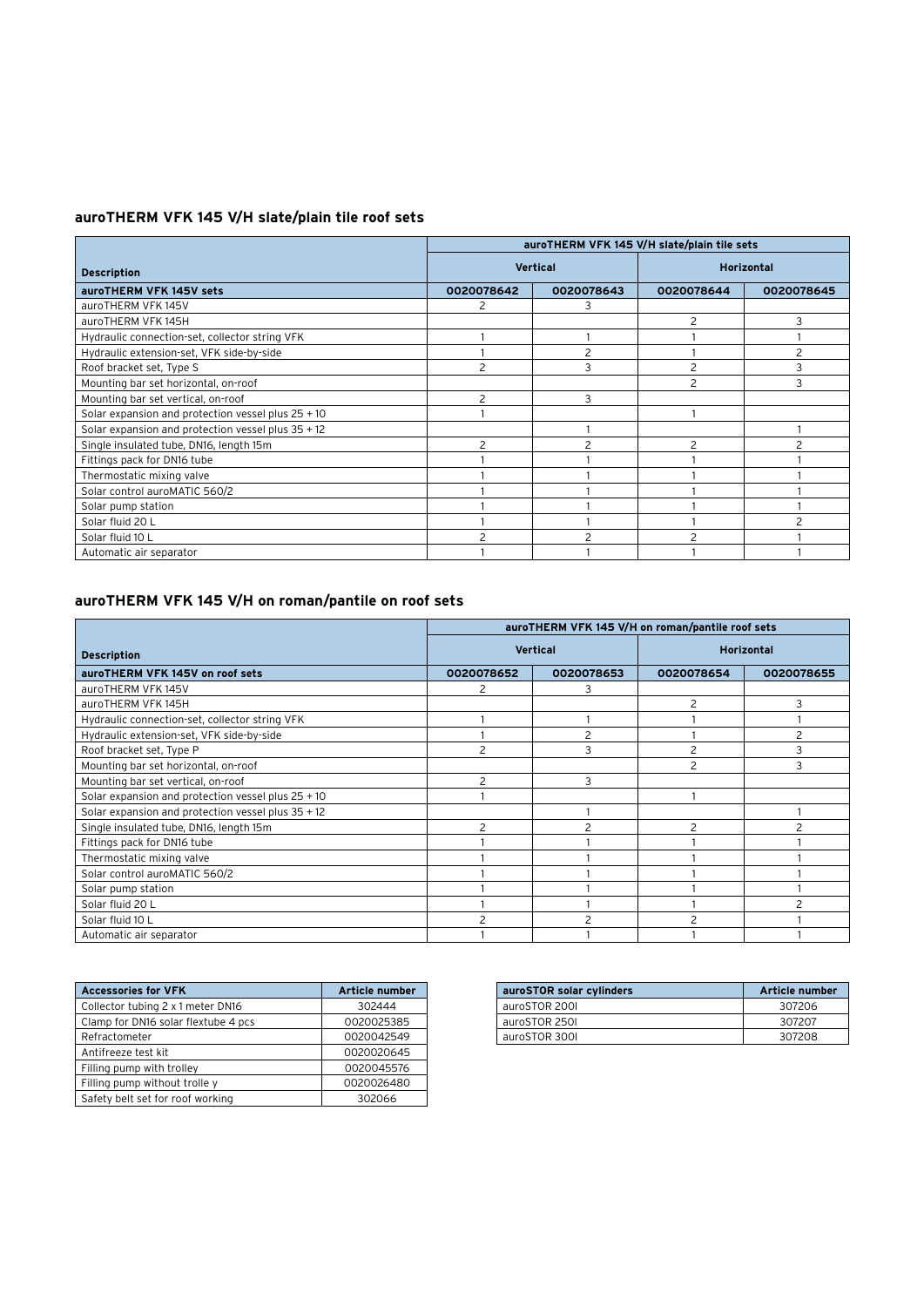### **auroTHERM VFK 145 V/H In-roof sets**

|                                                    | auroTHERM VFK 145 V/H In-roof sets |                 |                   |            |
|----------------------------------------------------|------------------------------------|-----------------|-------------------|------------|
| <b>Description</b>                                 |                                    | <b>Vertical</b> | <b>Horizontal</b> |            |
| auroTHERM VFK 145V In-roof sets                    | 0020078662                         | 0020078663      | 0020078664        | 0020078665 |
| auroTHERM VFK 145V                                 | 2                                  | 3               |                   |            |
| auroTHERM VFK 145H                                 |                                    |                 | $\overline{c}$    | 3          |
| Hydraulic connection-set in-roof                   |                                    |                 |                   |            |
| Hydraulic extension-set, VFK side-by-side          |                                    | 2               |                   | 2          |
| In-roof set, 2x VFK V, side-by-side                |                                    |                 |                   |            |
| In-roof mounting set, 2x VFK H, side-by-side       |                                    |                 |                   |            |
| In-roof extension set VFK V, side-by-side          |                                    |                 |                   |            |
| In-roof extension set VFK H, side-by-side          |                                    |                 |                   |            |
| Solar expansion and protection vessel plus 25 + 10 |                                    |                 |                   |            |
| Solar expansion and protection vessel plus 35 + 12 |                                    |                 |                   |            |
| Single insulated tube, DN16, length 15m            | 2                                  |                 | っ                 | 2          |
| Fittings pack for DN16 tube                        |                                    |                 |                   |            |
| Thermostatic mixing valve                          |                                    |                 |                   |            |
| Solar control auroMATIC 560/2                      |                                    |                 |                   |            |
| Solar pump station                                 |                                    |                 |                   |            |
| Solar fluid 20 L                                   |                                    |                 |                   |            |
| Solar fluid 10 L                                   |                                    |                 |                   |            |
| Automatic air separator                            |                                    |                 |                   |            |

### **auroTHERM VFK 145 V/H flat roof 'A' frame sets**

|                                                    | auroTHERM VFK 145 V /H flat roof 'A' frame sets |                 |                          |                |
|----------------------------------------------------|-------------------------------------------------|-----------------|--------------------------|----------------|
| <b>Description</b>                                 |                                                 | <b>Vertical</b> | <b>Horizontal</b>        |                |
| auroTHERM VFK 145V on roof sets                    | 0020078676                                      | 0020078677      | 0020078678               | 0020078679     |
| auroTHERM VFK 145V                                 | 2                                               | 3               |                          |                |
| auroTHERM VFK 145H                                 |                                                 |                 | $\overline{2}$           | 3              |
| Hydraulic connection-set, collector string VFK     |                                                 |                 |                          |                |
| Hydraulic connection-set in-roof                   |                                                 |                 |                          |                |
| Hydraulic extension-set, VFK side-by-side          |                                                 | $\overline{c}$  |                          | 2              |
| Mounting bar set horizontal, flat roof             |                                                 |                 | $\overline{c}$           | 3              |
| Mounting bar set vertical, flat roof               | 2                                               | 3               |                          |                |
| 'A' frame, VFK V                                   | 3                                               | 4               |                          |                |
| 'A' frame, VFK H                                   |                                                 |                 | 3                        | 4              |
| Solar expansion and protection vessel plus 25 + 10 |                                                 |                 |                          |                |
| Solar expansion and protection vessel plus 35 + 12 |                                                 |                 |                          |                |
| Single insulated tube, DN16, length 15m            | 2                                               | 2               | 2                        | 2              |
| Fittings pack for DN16 tube                        |                                                 |                 |                          |                |
| Thermostatic mixing valve                          |                                                 |                 |                          |                |
| Solar control auroMATIC 560/2                      |                                                 |                 |                          |                |
| Solar pump station                                 |                                                 |                 |                          |                |
| Solar fluid 20 L                                   |                                                 |                 |                          | $\overline{c}$ |
| Solar fluid 10 L                                   |                                                 | $\overline{c}$  | $\overline{\phantom{0}}$ |                |
| Automatic air separator                            |                                                 |                 |                          |                |
| <b>Trays required</b>                              | 12                                              | 16              | 9                        | 12             |

| Accessories for 'A' frame kits | Article number |  |  |
|--------------------------------|----------------|--|--|
| Gravel trays - 2 trays *       | 0020059904     |  |  |
| Gravel trays - 3 trays *       | 0020059905     |  |  |

Vertical installations require 8 trays per collector (4 per 'A') Horizontal installations require 6 trays per collector (3 per 'A')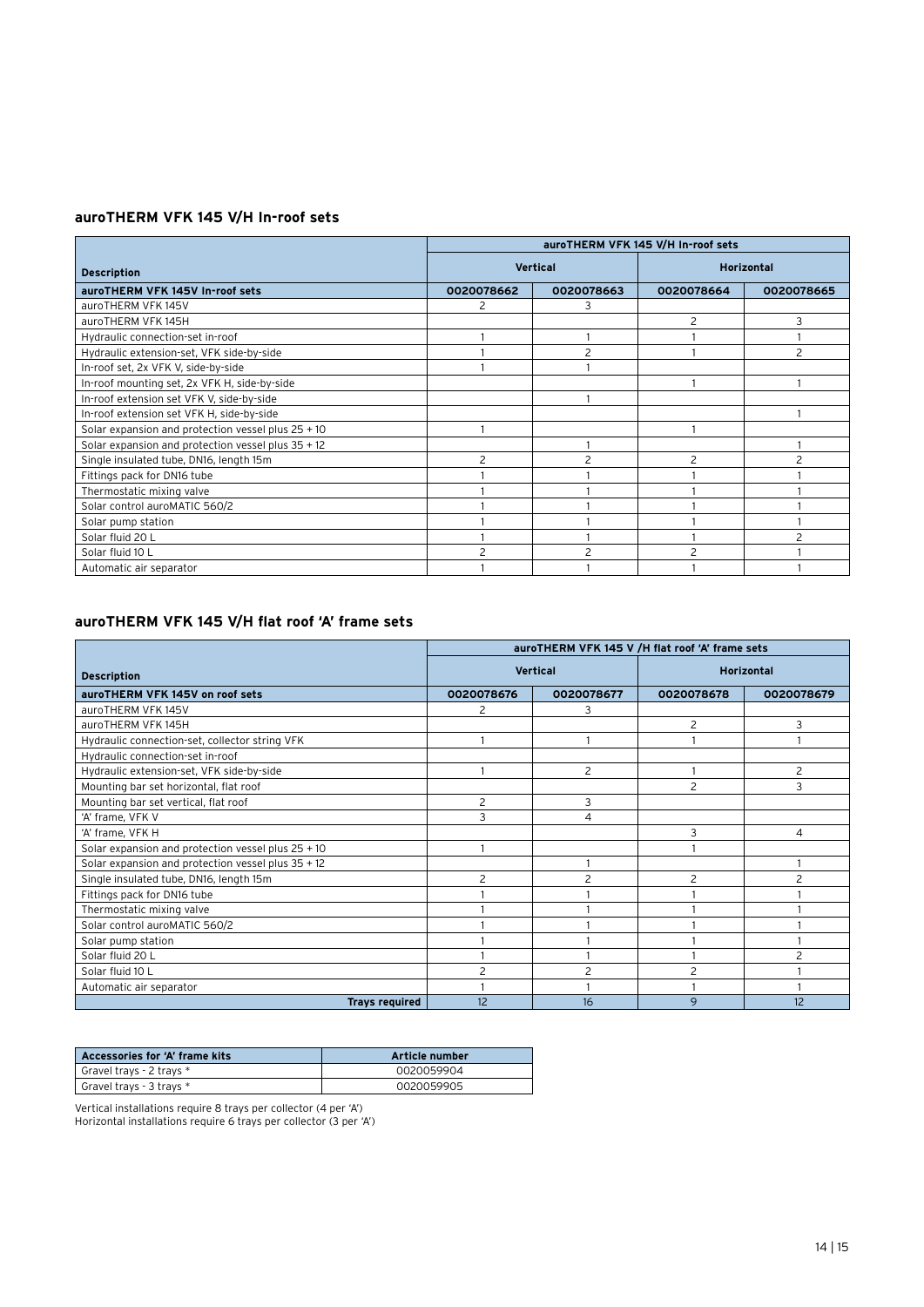### Questions and answers

### Your questions about solar heating for domestic hot water answered

### **Why should I consider using solar energy?**

Firstly, because by reducing carbon dioxide emissions, you can rest assured that it's better for the environment and you will also be helping to conserve the world's rapidly diminishing supplies of gas and oil. Secondly, utilising solar energy for hot water will help to reduce the impact of rising oil and gas prices and means that you won't be so reliant on these conventional fuels. Thirdly, installing a good solar system can add value to your property.

### **How does a solar DHW heating system work?**

The principles are quite straightforward. Solar collectors absorb energy from the sun to heat a fluid that is pumped in a sealed circuit to an indirect coil in a water cylinder to heat the domestic water.

### **Where are the collectors fixed?**

Vaillant's high performance solar collectors are easily sited on pitched roofs, flat roofs, or in roof. Ideally the solar panels should be oriented to face south, but they will work with a small loss of efficiency sited between 30 degrees east and 40 degrees west of south.

### **Do I want vacuum tube or flat plate collectors?**

Vacuum tube collectors offer the highest operating efficiency all year round and, due to their low weight and smaller dimensions, offer easier installation and handling. Flat plate collectors should be used when efficiency during autumn, winter and spring is not so important and in areas where a tough collector is preferred.



Map of solar radiation (south facing 30 degree inclined plane)

### **Surely there is not enough sunshine in this country to make it work?**

As the panels work on diffused solar radiation as well as direct sunlight, they will even generate small amounts of energy on partially cloudy days. This lowers the energy required from your boiler.



Different mounting methods for auroTHERM and auroTHERM plus flat plate solar collectors.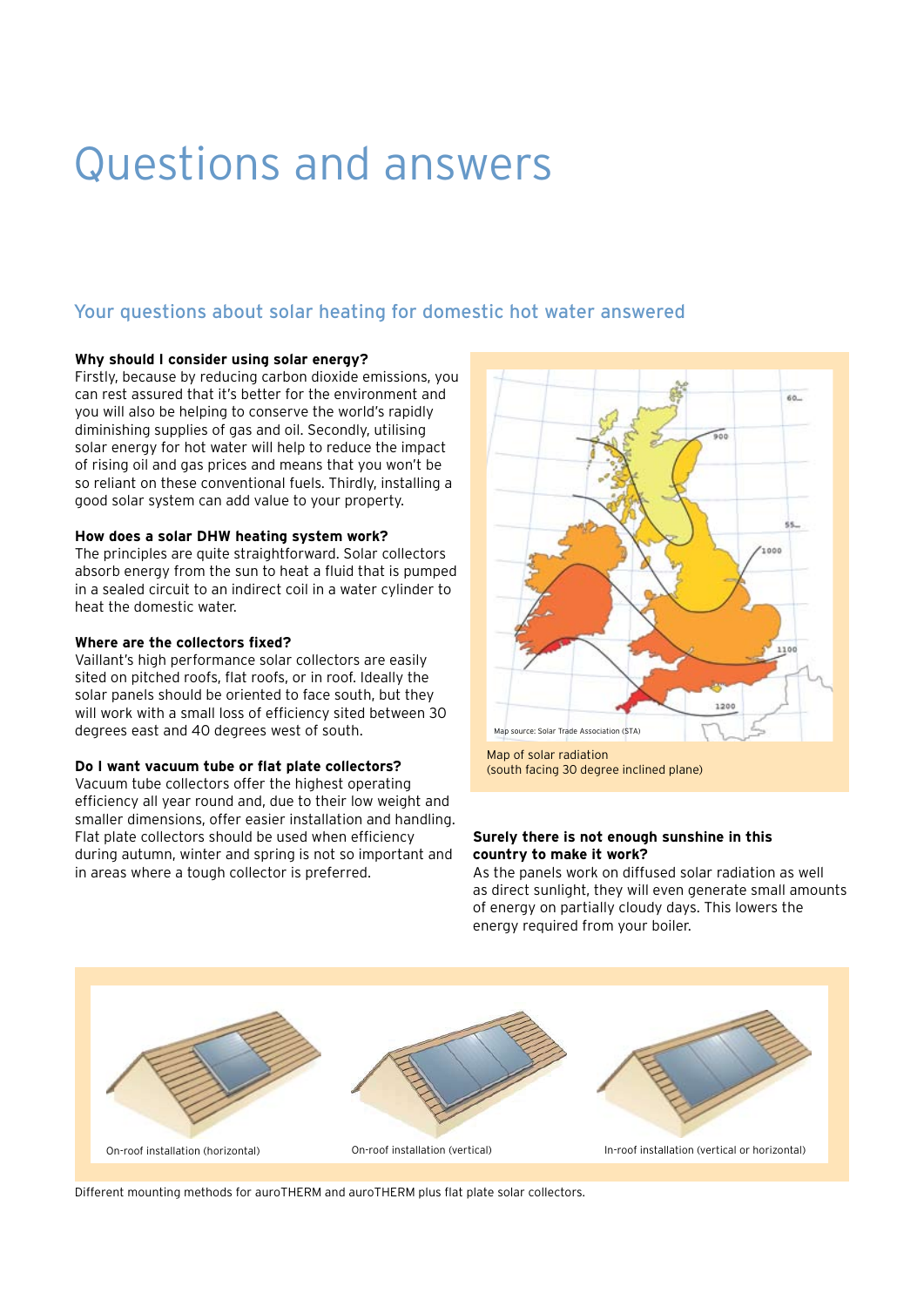The DTI has calculated that there are sufficient solar radiation levels across the whole UK to provide useful energy. In areas with lower solar radiation, the number of collectors can be increased to maximise solar energy usage. In addition the design of Vaillant's tube collectors ensures that they capture solar radiation at a wide range of angles making them more efficient than other designs during spring and autumn.

### **So why do I still need a conventional boiler?**

Vaillant's solar DHW heating system will provide around 50-60% of annual domestic hot water requirements, but an auxiliary heat source is required for times of low solar energy to ensure there's always hot water on demand. In addition, the boiler is also necessary to operate the central heating system. Vaillant's intelligent solar control unit facilitates automatic switching between solar and conventional power when there is insufficient solar energy available to heat the water – particularly useful during the winter months. The system will work with a new Vaillant boiler and is also compatible with most existing heating appliances but remember to check the controls configuration to make sure the boiler only fires when there is little or no solar energy available.

### **How much would a typical solar system cost?**

There is not really a typical cost - it depends on the number of collectors required, the size of the cylinder and on installation details such as accessibility for the scaffold and the complexity of the wiring.

### **Are there any financial incentives to install solar power?**

Vaillant solar products carry the solar keymark and therefore qualify for government funding which provides grants to homeowners to assist them in installing a solar domestic hot water system.

### **What additional products will I need to complete the installation?**

Research indicates that installers prefer to purchase all their solar equipment from one manufacturer so Vaillant has ensured that we can supply all the necessary components. This includes the collectors, fixing brackets, solar pump station, stainless steel cylinder, solar control, and even the insulated flexible stainless steel pipes to run between the collectors and the cylinder. The only other items you may need are electrical cables and copper pipe work.

### **How do I design a solar system?**

Vaillant's solar training course will give installers details of how to design solar systems and advice on all the key issues. Our expert technical team will be able to assist with general design questions and will help tackle more complex work. We are committed to working in partnership with our installers, offering the very best industry support and training to develop the solar heating market.

### **Do you offer solar training?**

We offer two types of training course:

- The BPEC Solar DHW course is a two-day course designed for new solar DHW installers who require BPEC certification.
- The Solar appreciation course is a one-day course designed for experienced heating installers to provide an insight into Vaillant's solar DHW heating.



### **Warranty**

**Flat plate** – The Vaillant flat plate collector has the benefit of a 10-year warranty commencing from the date of installation. For the first five years from installation, the guarantee on the collector will apply to both parts and labour. For years 6-10 the guarantee is restricted to parts only against defects in manufacture. This applies provided that the warranty registration form has been completed and returned and that the system has been correctly installed and serviced in accordance with our installation manuals.

**Vacuum tube** – The Vaillant vacuum tube collector has the benefit of a 10-year warranty commencing from the date of installation. For the first five years from installation, the guarantee on the collector will apply to both parts and labour. For years 6-10 the guarantee is restricted to parts only against defects in manufacture. This applies provided that the warranty registration form has been completed and returned and that the system has been correctly installed and serviced in accordance with our installation manuals.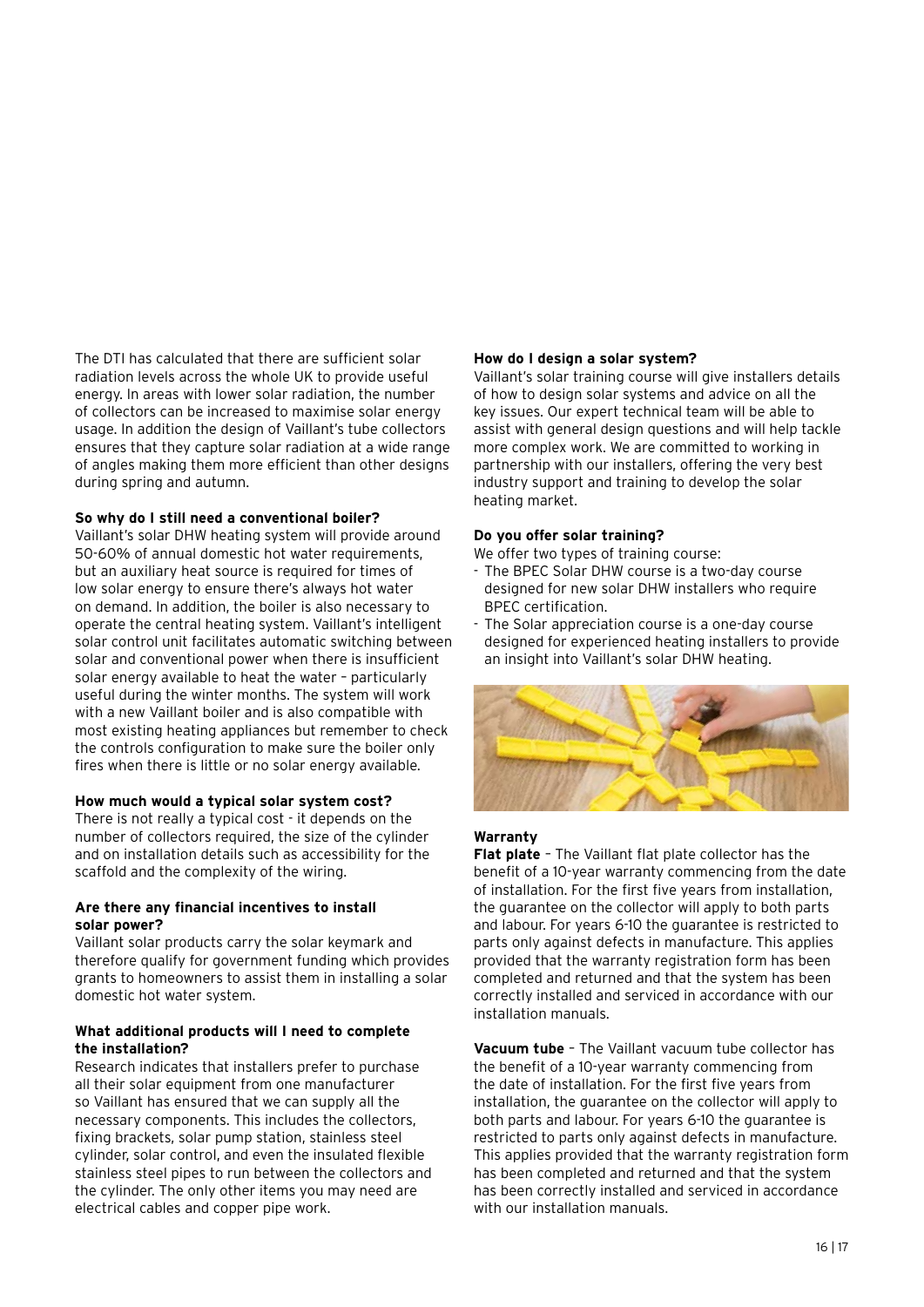### Customer support services



#### **Working in partnership**

The after sales service and support behind every Vaillant product is part of the quality package that has helped us build a unique reputation within the industry. It is an approach that is reflected in our support for our Total Solar System Solution. We are committed to working in partnership with our installers, offering the very best industry support and training to develop the solar heating market.

### **Vaillant technical support team**

Our dedicated team is on-hand to offer technical support. We are here to help with product familiarisation and to tackle any other issues that arise in relation to our solar DHW heating products.

### **High quality training**

Please contact our training team to register your interest in attending a Vaillant solar training course.

#### Contact details

#### **Head Office**

Vaillant Ltd., Vaillant House, Trident Close, Rochester, Kent ME2 4EZ

Telephone 01634 292300 E-mail info@vaillant.co.uk

**Sales**

Telephone 01634 292310 Fax 01634 712804 E-mail sales@vaillant.co.uk

### **Technical**

Telephone 01634 292392 Fax 01634 294504 E-mail technical@vaillant.co.uk

# **Training**

Telephone 01634 292370 Fax 01634 292354 E-mail training@vaillant.co.uk

#### **After Sales Service**

Telephone 0870 8503073 Fax 01634 294506 E-mail service@vaillant.co.uk Mon - Fri 8.30am - 5.30pm

Website **www.vaillant.co.uk**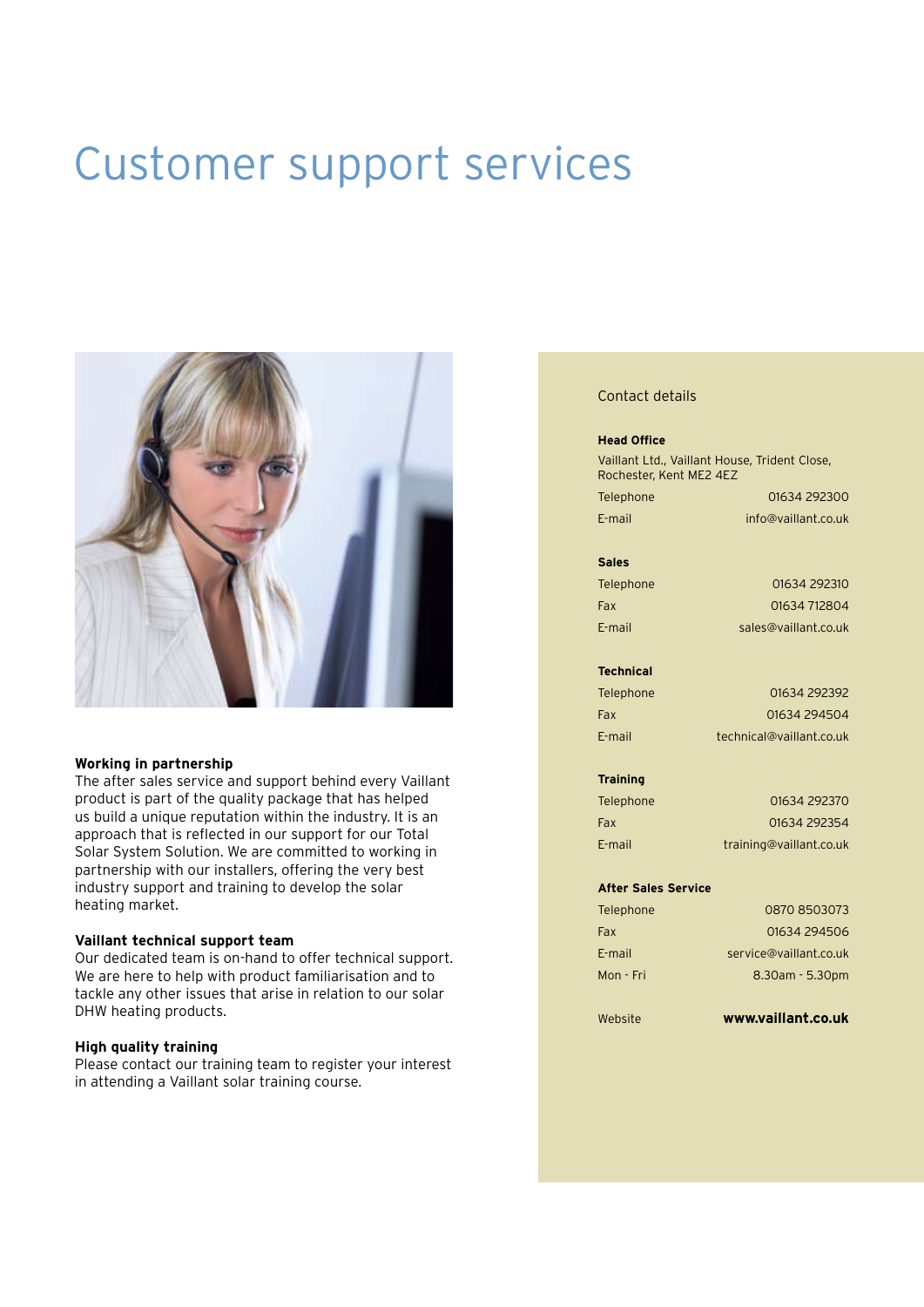### Technical specification

| auroTHERM collectors                             |                | auroTHERM exclusive      | auroTHERM plus               |                  | auroTHERM        |                  |
|--------------------------------------------------|----------------|--------------------------|------------------------------|------------------|------------------|------------------|
|                                                  |                | <b>VTK 570/2</b>         | <b>VFK 150 H</b>             | <b>VFK 150 V</b> | <b>VFK 145 H</b> | <b>VFK 145 V</b> |
| Area gross                                       | m <sup>2</sup> | 1.16                     |                              |                  | 2.5              |                  |
| (H1)<br>Area net - aperture                      | m <sup>2</sup> | 1.0                      |                              |                  | 2.3              |                  |
| Absorber content                                 |                | 0.9                      | 2.16                         | 1.85             | 2,16             | 1.85             |
| Connection, flat sealing DN 16                   | DN             | 16 (G3/4")               |                              |                  | 16 (G3/4")       |                  |
| Insulation vacuum / rock wool                    | mm             | Tubes vacuum / 50 header |                              |                  | 40               |                  |
| Operation pressure max.                          | Bar            | 10                       |                              |                  | 10               |                  |
| Solar anti-reflex /security glass transmission t | $\%$           | 95                       | 91<br>96                     |                  |                  |                  |
| Absorber absorption a                            | $\frac{0}{0}$  | 94                       | 95                           |                  |                  |                  |
| Absorber-emission e                              | $\frac{0}{0}$  | 5                        | 5                            |                  |                  |                  |
| Absorber material                                |                | Stainless steel / glass  | Copper / aluminium           |                  |                  |                  |
| Stagnation temperature EN 12975-2, c < 1 m/s     | °C             | 290                      | 210<br>220                   |                  |                  |                  |
| (H2)<br>coefficient _Ø EN 12975                  | $\%$           | 64.2                     | 84<br>80                     |                  |                  |                  |
| Efficiency coefficient k1<br>(H3)                | $W/m^2K$       | 0.885                    | 3.7                          |                  |                  |                  |
| Efficiency coefficient k2                        | $W/m^2/K^2$    | 0.001                    | 0.012                        |                  |                  |                  |
| <b>Collector dimensions</b>                      |                |                          |                              |                  |                  |                  |
| Height                                           | mm             | 1650                     | 1233                         | 2033             | 1233             | 2033             |
| Width                                            | mm             | 700                      | 2033                         | 1233             | 2033             | 1233             |
| Depth                                            | mm             | 110                      | 80                           |                  |                  |                  |
| Weight                                           | kg             | 19                       | 38                           |                  |                  |                  |
| Solar Keymark certificate number                 | È              | 011 - 7S306R             | 011 - 7S479F<br>011 - 7S406F |                  |                  |                  |

| auroSTOR unvented solar hot water cylinder |             | auroSTOR 200     | auroSTOR 250     | auroSTOR 300     |
|--------------------------------------------|-------------|------------------|------------------|------------------|
| Volume                                     | litres      | 200              | 250              | 300              |
| Maximum water supply pressure              | Bar         | 10               | 10 <sup>°</sup>  | 10               |
| Operating pressure                         | Bar         | 3.5              | 3.5              | 3.5              |
| Pressure reducing valve                    | Bar         | 3.5              | 3.5              | 3.5              |
| Expansion relief valve                     | Bar         | 6.0              | 6.0              | 6.0              |
| Expansion vessel charge pressure           | Bar         | 4.0              | 4.0              | 4.0              |
| Temperature & Pressure valve               | °C / Bar    | 95°C / 7 Bar     | 95°C / 7 Bar     | 95°C / 7 Bar     |
| Maximum primary circuit pressure           | Bar         | 2.5              | 2.5              | 2.5              |
| Weight (empty)                             | kgs         | 39               | 44               | 49               |
| Weight (full)                              | kgs         | 245              | 310              | 340              |
| Height                                     | mm          | 1500             | 1790             | 2110             |
| Width (excluding connections and PRV) mm   | mm          | 554              | 554              | 554              |
| <b>Heat Loss</b>                           | $kW/24$ hrs | 1.9              | 2.1              | 2.4              |
| Cylinder connections                       |             | 22mm compression | 22mm compression | 22mm compression |
| <b>Electrical connections</b>              |             | 230/240 V, 50 Hz | 230/240 V, 50 Hz | 230/240 V, 50 Hz |
| Back-up immersion heater output            | kW          | 3                | 3                | 3                |

| auroMATIC solar control           |                 | auroMATIC 560  |
|-----------------------------------|-----------------|----------------|
| Dimensions (W x H x D)            | mm              | 272 x 175 x 55 |
| Operating voltage                 | V               | 230            |
| Power consumption                 | W               | Max 10         |
| Minimum sensor wire diameter      | mm <sub>2</sub> | 0.75           |
| Minimum power cable wire diameter | mm2             | 1.5            |
| Level of protection               |                 | IP 20          |